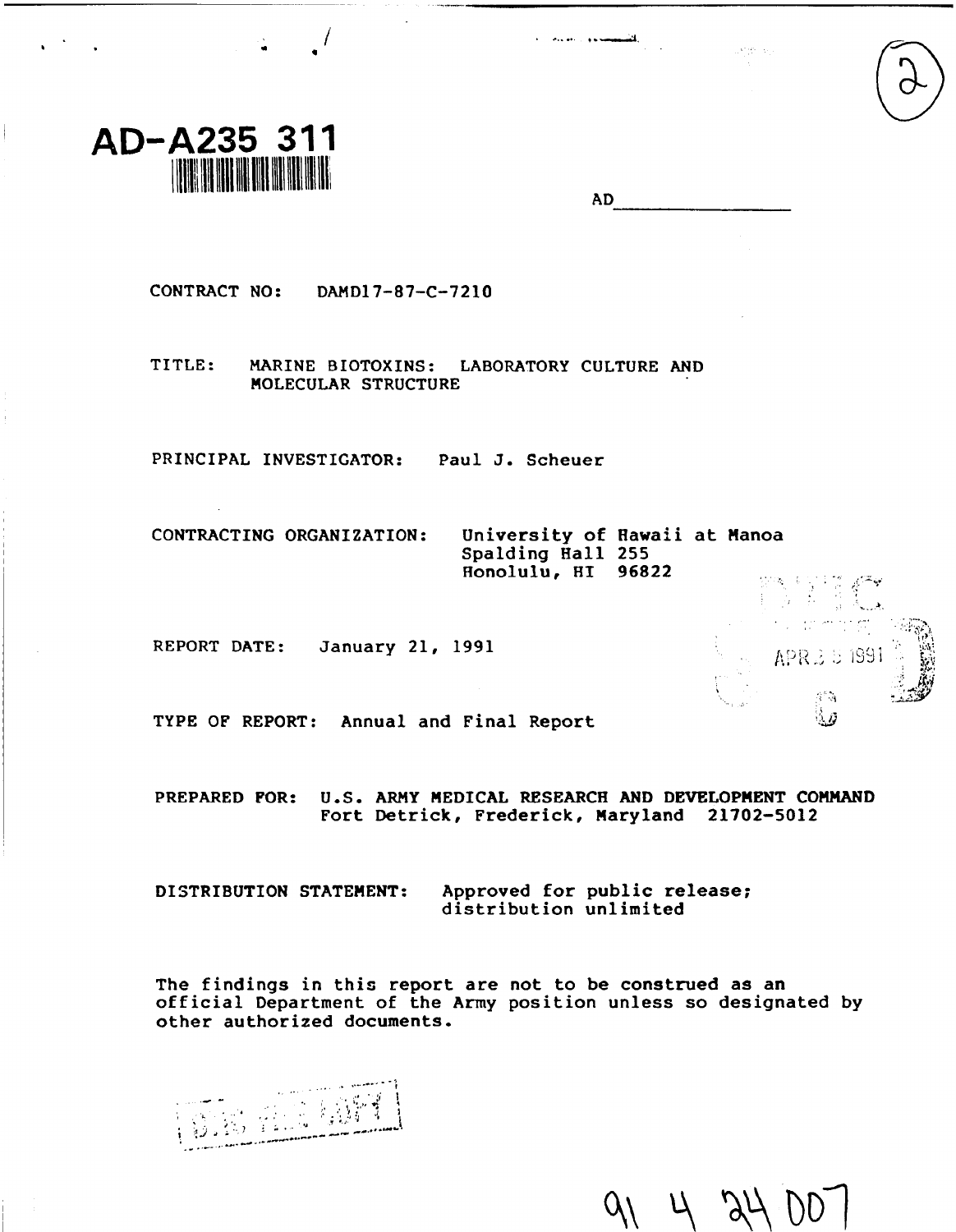**SECURITY CLASSIFICATION OF THIS PAGE** 

 $\bullet$ 

 $\sim$   $\sim$ 

| SECURITY CLASSIFICATION OF THIS PAGE                                                                                                                                                                                                                                                                                                                                                                                                                         |                                                                                                                                                                      |                                                                          |                                                        |                                          |                                    |
|--------------------------------------------------------------------------------------------------------------------------------------------------------------------------------------------------------------------------------------------------------------------------------------------------------------------------------------------------------------------------------------------------------------------------------------------------------------|----------------------------------------------------------------------------------------------------------------------------------------------------------------------|--------------------------------------------------------------------------|--------------------------------------------------------|------------------------------------------|------------------------------------|
|                                                                                                                                                                                                                                                                                                                                                                                                                                                              | <b>REPORT DOCUMENTATION PAGE</b>                                                                                                                                     |                                                                          |                                                        |                                          | Form Approved<br>OMB No. 0704-0188 |
| 1a. REPORT SECURITY CLASSIFICATION<br>Unclassified                                                                                                                                                                                                                                                                                                                                                                                                           |                                                                                                                                                                      | <b>1b. RESTRICTIVE MARKINGS</b>                                          |                                                        |                                          |                                    |
| 2a. SECURITY CLASSIFICATION AUTHORITY<br>2b. DECLASSIFICATION / DOWNGRADING SCHEDULE                                                                                                                                                                                                                                                                                                                                                                         |                                                                                                                                                                      | 3. DISTRIBUTION/AVAILABILITY OF REPORT                                   | Approved for public release;<br>distribution unlimited |                                          |                                    |
| 4 PERFORMING ORGANIZATION REPORT NUMBER(S)                                                                                                                                                                                                                                                                                                                                                                                                                   |                                                                                                                                                                      | 5. MONITORING ORGANIZATION REPORT NUMBER(S)                              |                                                        |                                          |                                    |
| 6a. NAME OF PERFORMING ORGANIZATION<br>University of Hawaii<br>at Manoa                                                                                                                                                                                                                                                                                                                                                                                      | <b>6b. OFFICE SYMBOL</b><br>(If applicable)                                                                                                                          | 7a. NAME OF MONITORING ORGANIZATION                                      |                                                        |                                          |                                    |
| 6c. ADDRESS (City, State, and ZIP Code)<br>Honolulu, HI 96822                                                                                                                                                                                                                                                                                                                                                                                                |                                                                                                                                                                      | 7b. ADORESS (City, State, and ZIP Code)                                  |                                                        |                                          |                                    |
| 8a. NAME OF FUNDING / SPONSORING<br>ORGANIZATION U.S. Army Medical<br>Research & Development Command                                                                                                                                                                                                                                                                                                                                                         | <b>8b. OFFICE SYMBOL</b><br>(If applicable)<br>SGRD-RMI-S                                                                                                            | 9. PROCUREMENT INSTRUMENT IDENTIFICATION NUMBER                          | Contract No. DAMD17-87-C-7210                          |                                          |                                    |
| 8c. ADDRESS (City, State, and ZIP Code)                                                                                                                                                                                                                                                                                                                                                                                                                      |                                                                                                                                                                      | 10. SOURCE OF FUNDING NUMBERS                                            |                                                        |                                          |                                    |
| Fort Detrick<br>Frederick, Maryland 21702-5012                                                                                                                                                                                                                                                                                                                                                                                                               | <b>PROGRAM</b><br>ELEMENT NO.<br>62787A                                                                                                                              | PROJESM1-<br>62787A871                                                   | TASK<br>NO.<br>AA                                      | WORK UNIT<br>ACCESSION NO.<br>WUDA313306 |                                    |
| 11. TITLE (Include Security Classification)<br>MARINE BIOTOXINS:                                                                                                                                                                                                                                                                                                                                                                                             | LABORATORY CULTURE AND MOLECULAR STRUCTURE                                                                                                                           |                                                                          |                                                        |                                          |                                    |
| 12. PERSONAL AUTHOR(S)<br>Paul J. Scheuer                                                                                                                                                                                                                                                                                                                                                                                                                    |                                                                                                                                                                      |                                                                          |                                                        |                                          |                                    |
| 13a. TYPE OF REPORT<br>13b. TIME COVERED<br>Annual & Final Report FROM 9/25/87 TO 6/24/90                                                                                                                                                                                                                                                                                                                                                                    |                                                                                                                                                                      | 14. DATE OF REPORT (Year, Month, Day)<br>1991 January 21                 |                                                        |                                          | <b>15. PAGE COUNT</b><br>27        |
| 16. SUPPLEMENTARY NOTATION                                                                                                                                                                                                                                                                                                                                                                                                                                   |                                                                                                                                                                      |                                                                          |                                                        |                                          |                                    |
| *<br>Annual covers the period of time September 25, 1989 - September 24, 1990.                                                                                                                                                                                                                                                                                                                                                                               |                                                                                                                                                                      |                                                                          |                                                        |                                          |                                    |
| 17 <sub>1</sub><br><b>COSATI CODES</b><br><b>SUB-GROUP</b><br><b>FIELD</b><br><b>GROUP</b><br>०६<br>13<br>03<br>06                                                                                                                                                                                                                                                                                                                                           | 18. SUBJECT TERMS (Continue on reverse if necessary and identify by block number)<br>Mice, Lab Animals, Maitotoxin, RA I, BD, Marine Toxin,<br>Ciquatoxin, Palytoxin |                                                                          |                                                        |                                          |                                    |
| 19. ABSTRACT (Continue on reverse if necessary and identify by block number)                                                                                                                                                                                                                                                                                                                                                                                 |                                                                                                                                                                      |                                                                          |                                                        |                                          |                                    |
| Laboratory cultures of Gambierdiscus toxicus were established with clones from wild<br>populations in Hawaii and Tahiti French Polynesia. Seasonal variation of G. toxicus in<br>Hawaii was monitored over a 16 month period. Influence of phosphate concentration on<br>G. toxicus yield and toxicity was studied. Ciguatoxin (160 µg) was isolated from viscera<br>of toxic eels (Gymnothorax javanicus) procured from Tarawa atoll, Republic of Kiribati. |                                                                                                                                                                      |                                                                          |                                                        |                                          |                                    |
| 20. DISTRIBUTION / AVAILABILITY OF ABSTRACT<br>CUNCLASSIFIED/UNLIMITED C SAME AS RPT.                                                                                                                                                                                                                                                                                                                                                                        | O DTIC USERS                                                                                                                                                         | Unclassified                                                             | 21. ABSTRACT SECURITY CLASSIFICATION                   |                                          |                                    |
| 22a. NAME OF RESPONSIBLE INDIVIDUAL<br>Mrs. Virginia M. Miller                                                                                                                                                                                                                                                                                                                                                                                               |                                                                                                                                                                      | 22b TELEPHONE (Include Area Code) 22c. OFFICE SYMBOL<br>$(301)$ 663-7325 |                                                        |                                          | SGRD-RMI-S                         |

**DD Form 1473, JUN 86 Previous editions are obsolete.** SECURITY CLASSIFICATION OF THIS PAGE

 $\label{eq:2.1} \begin{split} \mathcal{C}^{(1)}(t) &= \mathcal{C}^{(1)}(t) \text{ and } \mathcal{C}^{(2)}(t) = \frac{1}{2} \sum_{i=1}^{n} \frac{1}{2} \sum_{j=1}^{n} \frac{1}{2} \sum_{j=1}^{n} \frac{1}{2} \sum_{j=1}^{n} \frac{1}{2} \sum_{j=1}^{n} \frac{1}{2} \sum_{j=1}^{n} \frac{1}{2} \sum_{j=1}^{n} \frac{1}{2} \sum_{j=1}^{n} \frac{1}{2} \sum_{j=1}^{n} \frac{1}{2}$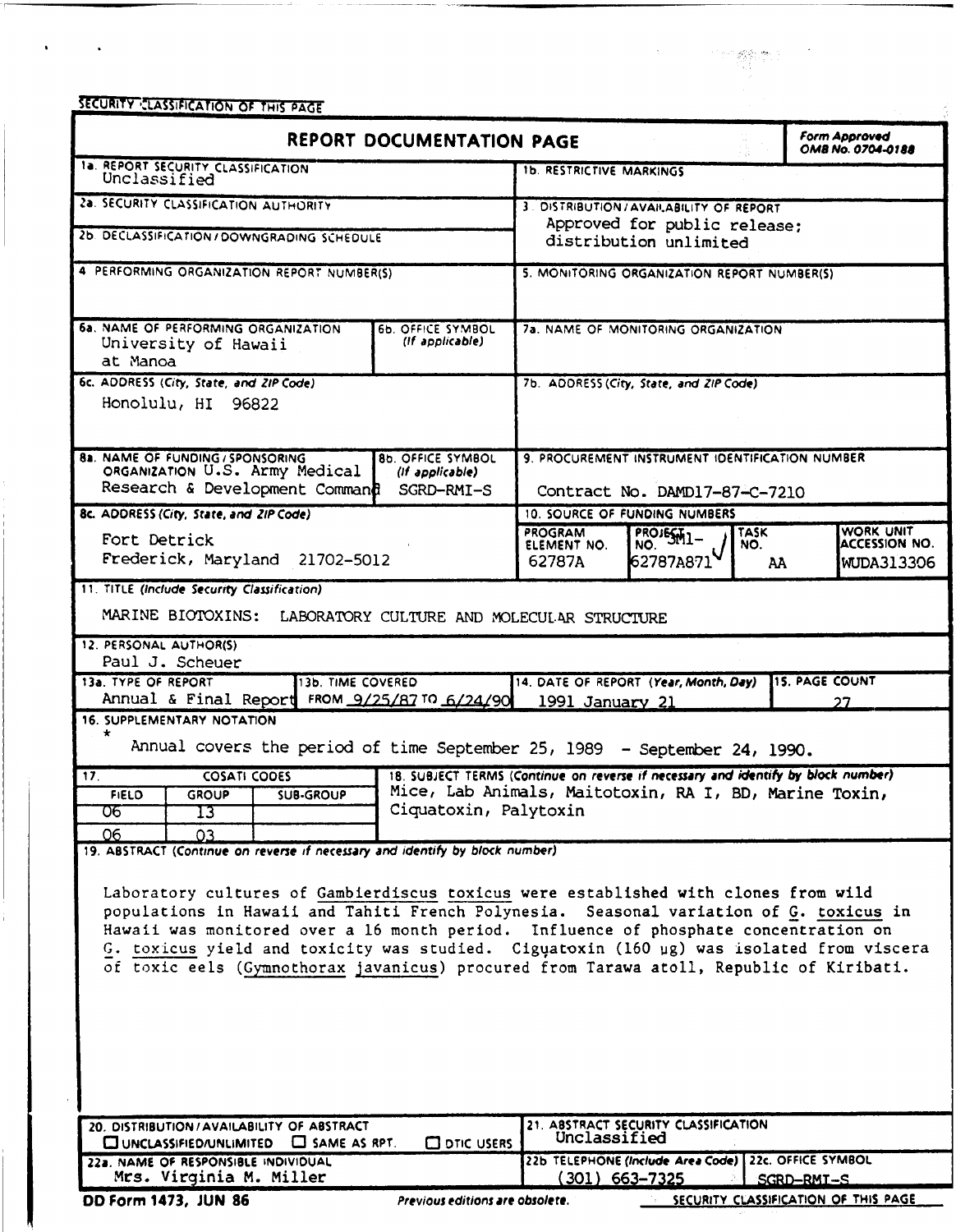# FOREWORD

Opinions, interpretations, conclusions and recommendations are those of the author and are not necessarily endorsed by the US Army.

x Where copyrighted material is quoted, permission has been obtained to use such material.

x Where material from documents designated for limited distribution is quoted, permission has been obtained to use the material.

 $x$  Citations of commercial organizations and trade names in this report do not constitute an official Department of Army endorsement or approval of the products or services of these organizations.

In conducting research using animals, the investigator(s) adhered to the "Guide for the Care and Use of Laboratory Animals," prepared by the Committee on Care and Use of Laboratory Animals of the Institute of Laboratory Resources, National Research Council (NIH Publication No. 86-23, Revised 1985).

NA For the protection of human subjects, the investigator(s) adhered to policies of applicable Federal Law 45 CFR 46.

**NA** In conducting research utilizing recombinant DNA technology, the investigator(s) adhered to current guidelines promulgated by the National Institutes of Health.

PI<sup>,</sup> - Signa*t*ure DATE

舌はビュー ふくのに プロ  $\mathbb{C}^{\times}$  .  $\mathbb{C}^{\times}$ I  $53.$  masses. I,........ **.** ... . Avnilabilize Codes Avail codier hist. A Special **Pow,**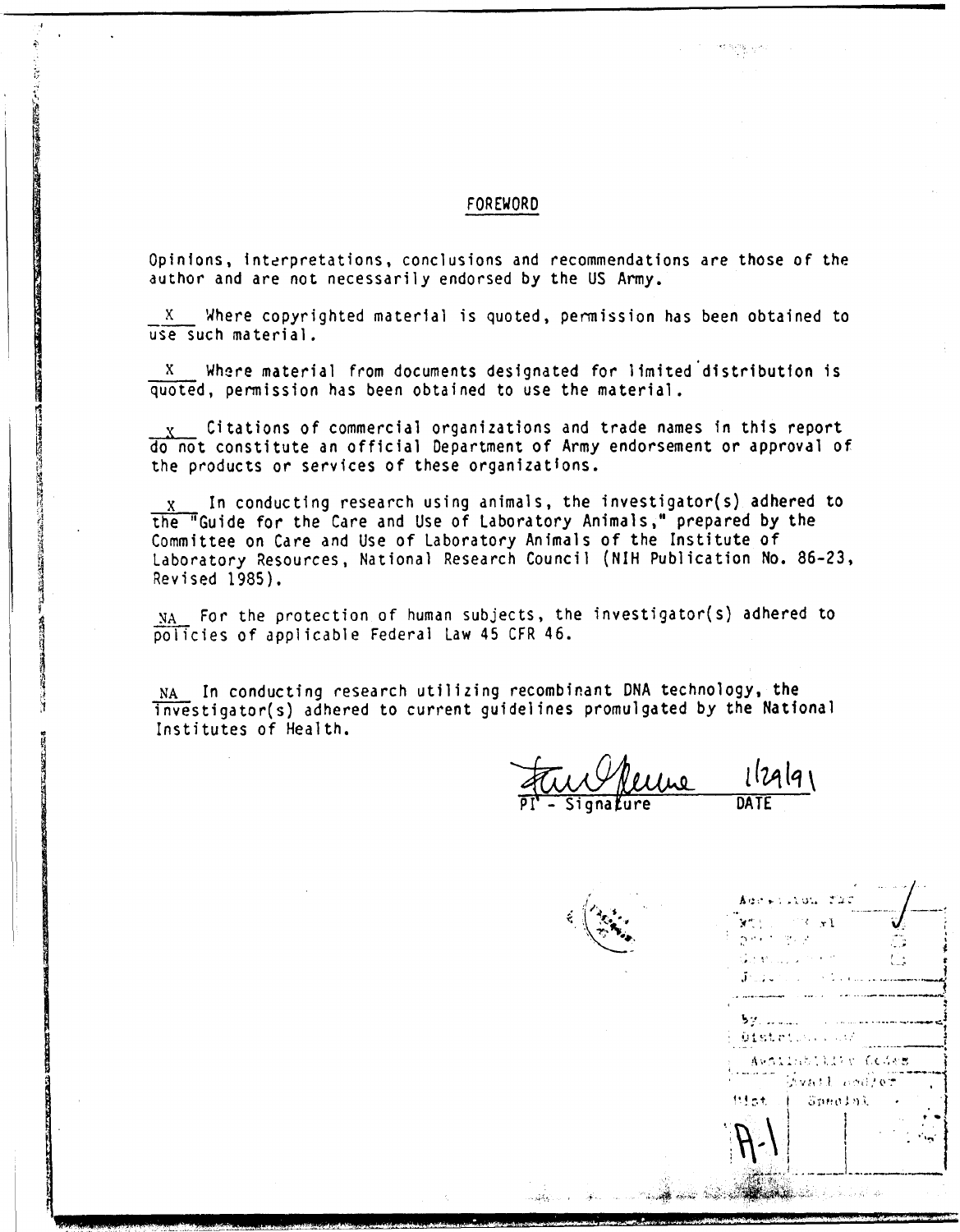# TABLE OF ONTENTS

| Ι.       |              | Introduction                         | $\mathbf{2}$            |
|----------|--------------|--------------------------------------|-------------------------|
|          | A.           | The Problem                          | $\mathbf{2}$            |
|          | <b>B.</b>    | Previous Work                        | 3                       |
|          | $C_{+}$      | Purpose                              | $\overline{\mathbf{4}}$ |
|          | D.           | Method of Approach                   | $\overline{\mathbf{4}}$ |
|          |              |                                      |                         |
| II.      |              | Results and Discussion               | 5                       |
|          | A.           | Equipment for the Culture Laboratory | 5                       |
|          | <b>B.</b>    | G. toxicus Cultures                  | 6                       |
|          | $C_{\rm{L}}$ | Molecular Structure of Ciguatoxin    | $\Theta$                |
|          | D.           | Palytoxin                            | 10                      |
|          |              |                                      |                         |
|          |              | III. Conclusions                     | 10                      |
|          |              |                                      |                         |
|          |              | IV. References                       | 11                      |
| Tables   |              |                                      | 12                      |
| Figures  |              |                                      | 20                      |
| Appendix |              |                                      | 25                      |
|          |              | Bibliography, Personnel              | 25                      |
|          |              | Abstracts of oral reports            | 26                      |

 $\bar{4}$ 

 $\bullet$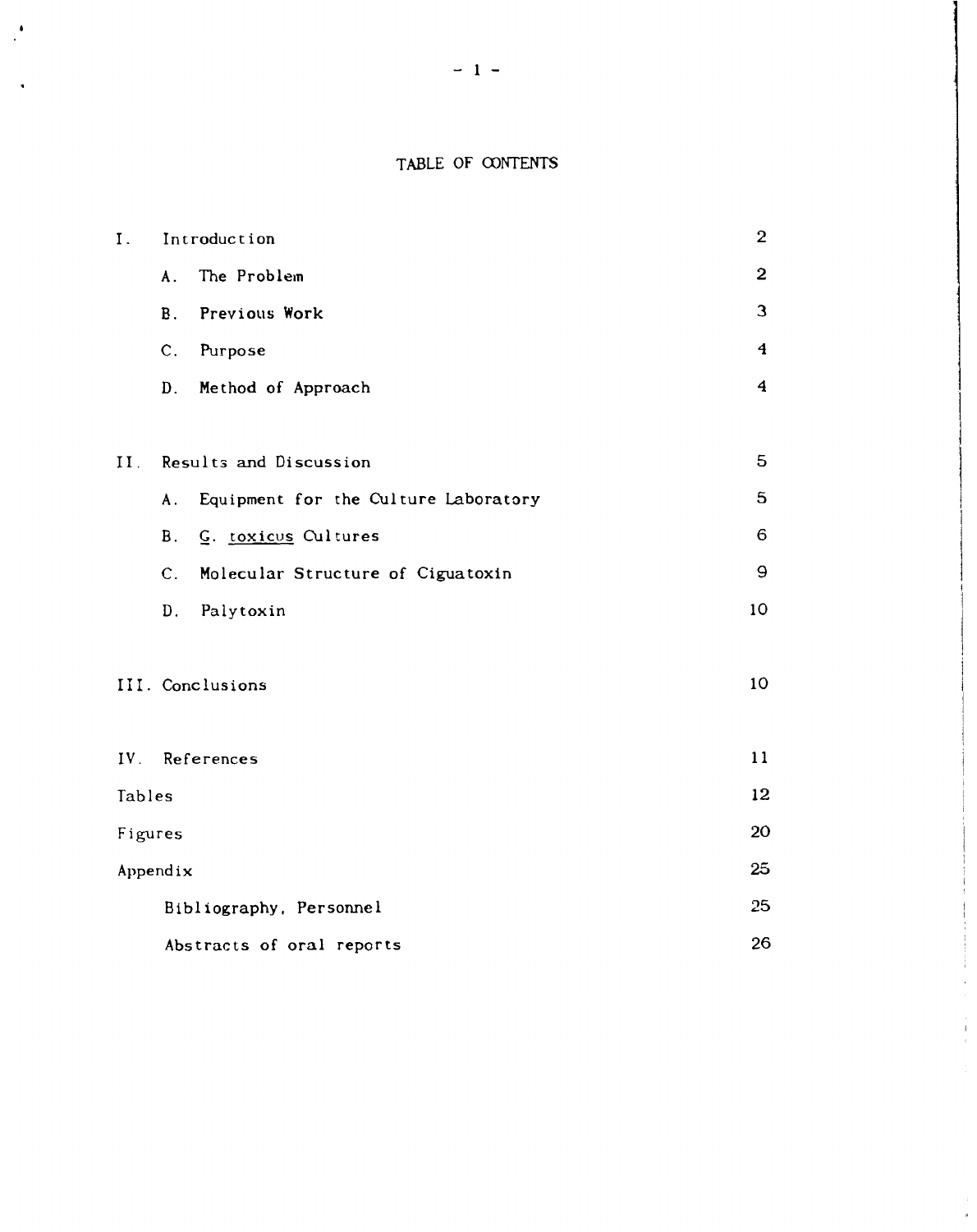# I. INTRODUCTION

## A. The Problem

Marine biotoxins are among the most potent naturally occurring toxins known. Their physiological actions are diverse, as are their molecular structures, not all of which have been fully determined. Some of these toxins constitute a hazard to human health and safety. It is therefore imperative to elucidate their structures and to make pure toxins available for the study of pharmacological properties and mechanisms of action.

In this study we are principally concerned with two toxins that are associated with the human fish intoxication known as ciguatera, ciguatoxin and maitotoxin. of unknown structure at the outset of this research, and with palytoxin, the structure of which is known but unique and whose mechanism of action is not well understood. The gross structure of ciguatoxin became known while this work was in progress. Each of the three toxins presents a different set of problems.

## **1.** Ciguatoxin

It is present in ciguateric carnivorous fishes in concentrations ranging from **I** to 10 ppb. Its molecular structure has been elucidated. It has been isolated from toxic fish extracts and a closely related toxin from wild populations of the dinoflagellate Cambierdiscus toxicus, which is associated with ciguatoxic coral reefs.<sup>1,2</sup> It has not so far been recovered from laboratory cultures of G. toxicus.

 $-2 -$ 

小兰蜜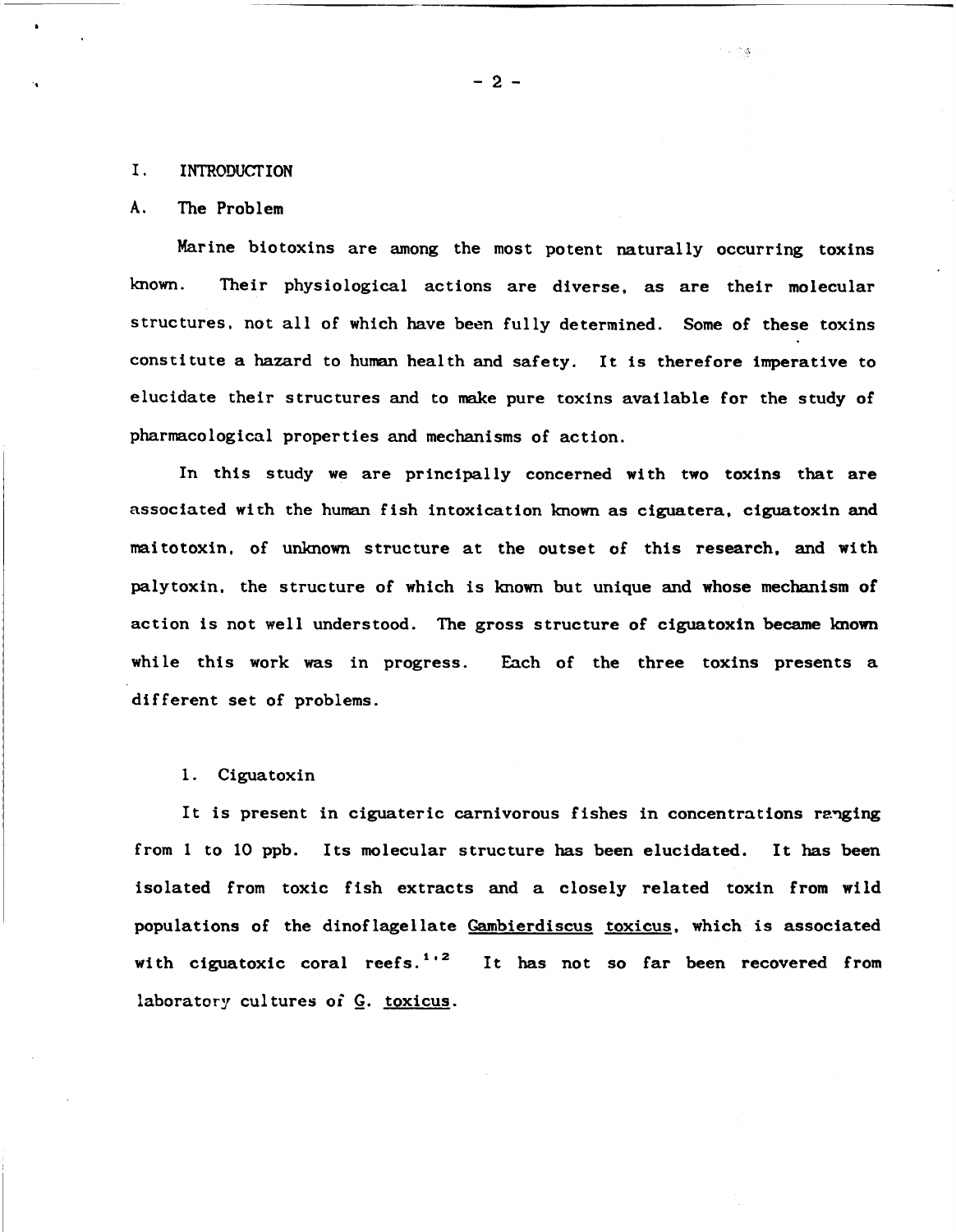# 2. Maitotoxin

In contrast to ciguatoxin, which is soluble in organic solvents, maitotoxin is water-soluble. It was first described from the gut of herbivorous toxic fishes, where it occurs in low concentration. It has been produced in a number of laboratories from cultured G. toxicus. Its molecular structure is partially known.

# 3. Palytoxin

This toxin, whose structure has been known for several years, has so far been isolated from toxic zoanthid corals, Palythoa spp. Preliminary evidence suggests that the producer of this toxin is not the coral, but an epiphyte, possibly a bacterium.

#### B. Previous Work

#### 1. Ciguatoxin

There is no convincing literature report that would indicate that anyone has yet succeeded in producing ciguatoxin from cultures of G. toxicus. Miller and coworkers<sup>3</sup> have cultured  $\underline{G}$ . toxicus from a Caribbean collection. The nature of the toxin is difficult to assess as these workers report an  $LD_{50}$  of 4.95 mg/kg of the lipid extract after four chromatographic purification steps. This corresponds to but 0.01% of the lethality of pure ciguatoxin. Durant-Clement4 has cultured **G.** toxicus from a Gambier islands strain and reports production of toxic extracts, water-soluble maitotoxin-like and lipid-soluble ciguatoxin-like, in ratios varying from **9:1** to **7.5:2.5.**

The bulk of the early work on the molecular structure of ciguatoxin, was performed by Tachibana.<sup>5</sup> Yasumoto and coworkers<sup>1,2</sup> successfully concluded the structural elucidation, except for stereochemical detail.

**-3-**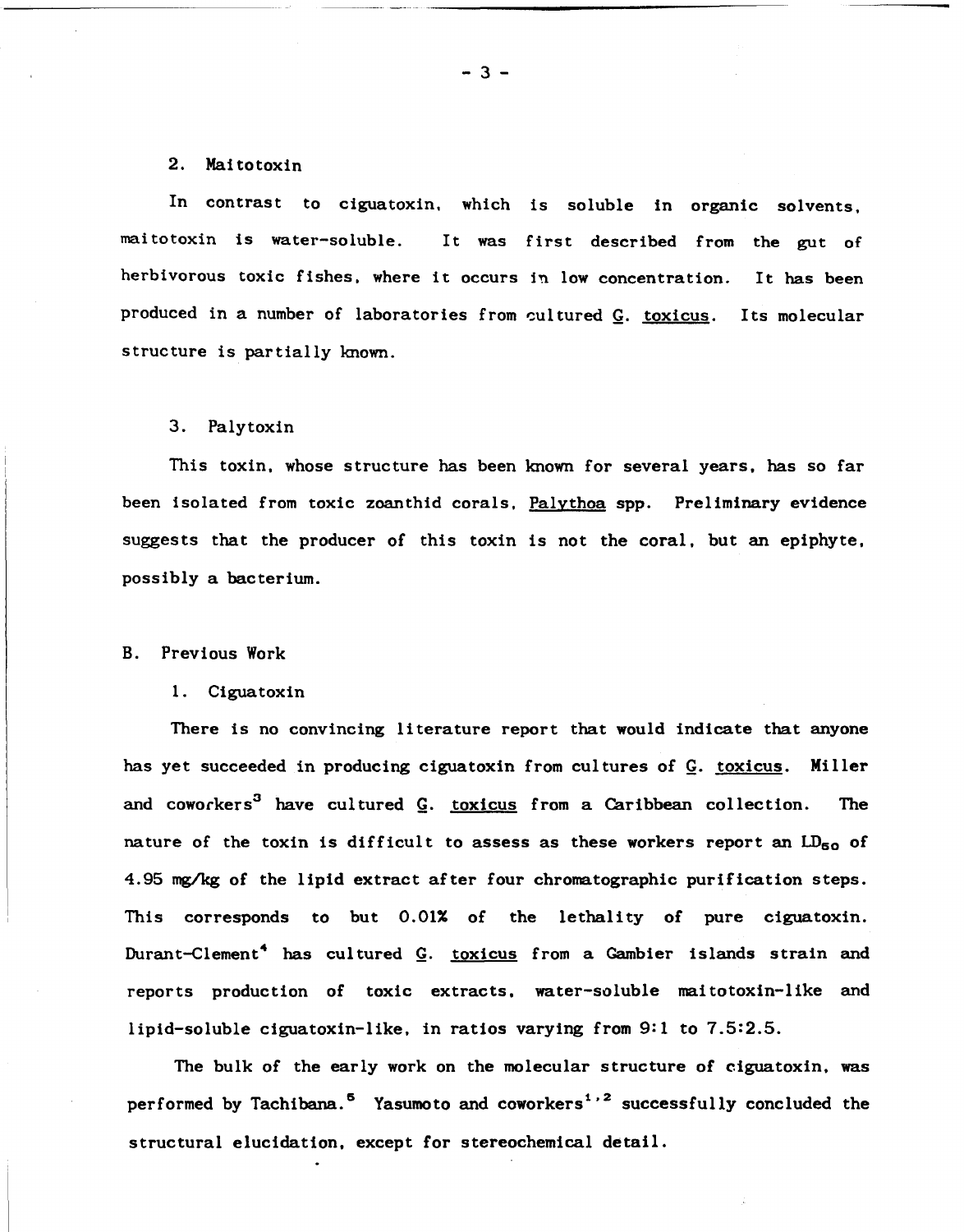## 2. Maitotoxin

Maitotoxin has been produced from **G.** toxicus cultures in a number of laboratories. Yasumoto and coworkers<sup>6</sup> have had G. toxicus from the Gambier islands in culture since soon after the organisms was described.<sup>7</sup> They have been producing maitotoxin consistently and have begun **mass** spectral and NNR studies to delineate its structure.

## **3.** Palytoxin

The molecular structure of palytoxin is known,<sup>8</sup> but the suggestion<sup>9</sup> that the toxin is biosynthesized **by** an epiphyte of the zoanthid coaral has not been realized.

## **C.** Purpose of Present Work

The purposes of this work are the successful culture of **G.** toxicus; production of ciguatoxin and maitotoxin; structural elucidation of both toxins; and production of palytoxin in laboratory culture.

**D.** Method of Approach

1. **G.** toxicus culture

The methodology is known.<sup>3,4</sup> What is not known, however, are the factors, genetic and/or environmental, which govern production of maitotoxin and/or ciguatoxin. Hence the approach must be empirical. We will collect **G.** toxicus from as many sites as possible and experiment with a variety of culture parameters.

-4-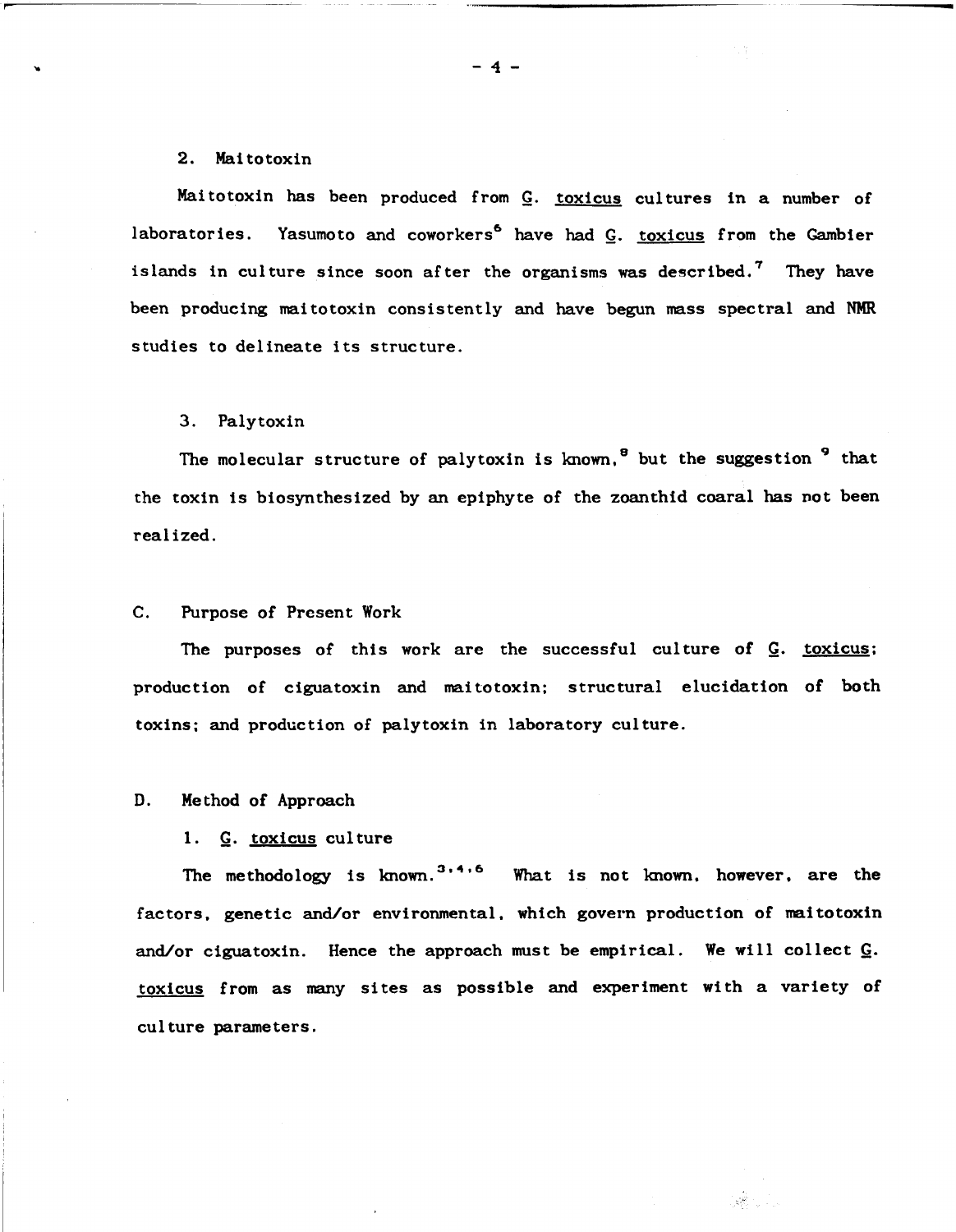2. The Molecular Structures of Maitotoxin and Ciguatoxin

Once the **G.** toxicus cultures are productive, they presumably will furnish maitotoxin. This toxin can be purified and its structure elucidated **by** well-known procedures and techniques.

Until such time, when the **G.** toxicus cultures produce ciguatoxin, we will continue to procure toxic carniverous fishes and purify ciguatoxin for structural elucidation. Because of the extremely low concentration of toxin our goal will be the production of a crystalline derivative for structure determination by x-ray diffraction techniques.

### 3. Palytoxin Production from Cultures

This phase of the research was to be initiated once the toxin production from **G.** toxicus cultures had been achieved. However, the contract was terminated prematurely.

#### II. **RESULTS** AND DISCUSSION

Because of initial administrative delays in activating this contract and because of constructing and equipping a new culture laboratory, the effective starting date of the research was delayed by approximately six months.

#### A. Equipment for the Culture Laboratory

This contract provided funds for equipping a newly constructed laboratory. Major acquisitions are listed in Table I.

 $-5-$ 

the company of the second company and

1000 1000 4000 4000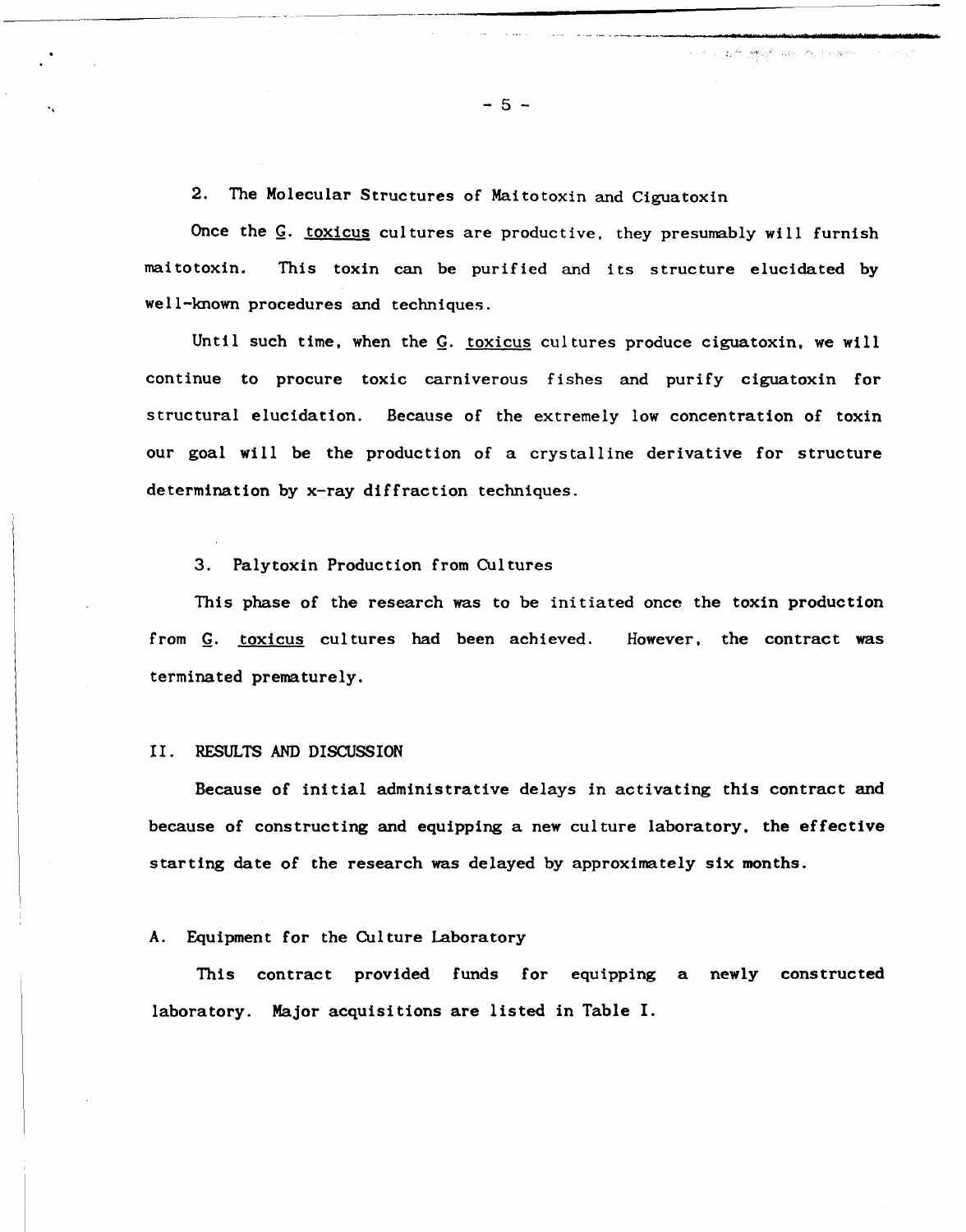# B. **G.** toxicus Cultures

**1.** Dinoflagellate sources

**G.** toxicus culture samples were requested from Drs. Sherwood Hall **(USFDA),** R. Bagnis (French Polynesia), and Jeffrey Bomber (SIU. Carbondale), but none were received. Consequently. **G.** toxicus collections were made **from** wild populations on the island of O'ahu on a continuing basis. One fteid collection was made in Tahiti, French Polynesia. The consistently most favorable site on O'ahu proved **,'** be Kahala Beach (site 4, Fig. **1).** Results are documented in Fig. **1** and Table II. The Kahala Beach site was monitored from September. **1988,** through December, **1989,** for population density of **G.** toxicus (.) and <u>Ostreopsis</u> siamensis (.). Both organisms showed substantial increase over the **16** month study period. However, the cell density is far below values recorded from French Polynesia. The results are shown in Fig. 2.

# 2. Dinoflagellate Culture

Cultured cells were harvested and sequentially extracted with acetone **(A)** and methanol (M). Lethality of the extracts was evaluated by mouse bioassay. The results are listed in Table III.

3. Effect of Phosphate Concentration on **G.** toxicus culture

Because of the unspectacular results of the culturing experiments, a systematic evaluation of environmental parameters was undertaken. The first series of experiments dealt with the effect of phosphate concentration on yield and toxicity of cultured **C.** toxicus.

**-6-**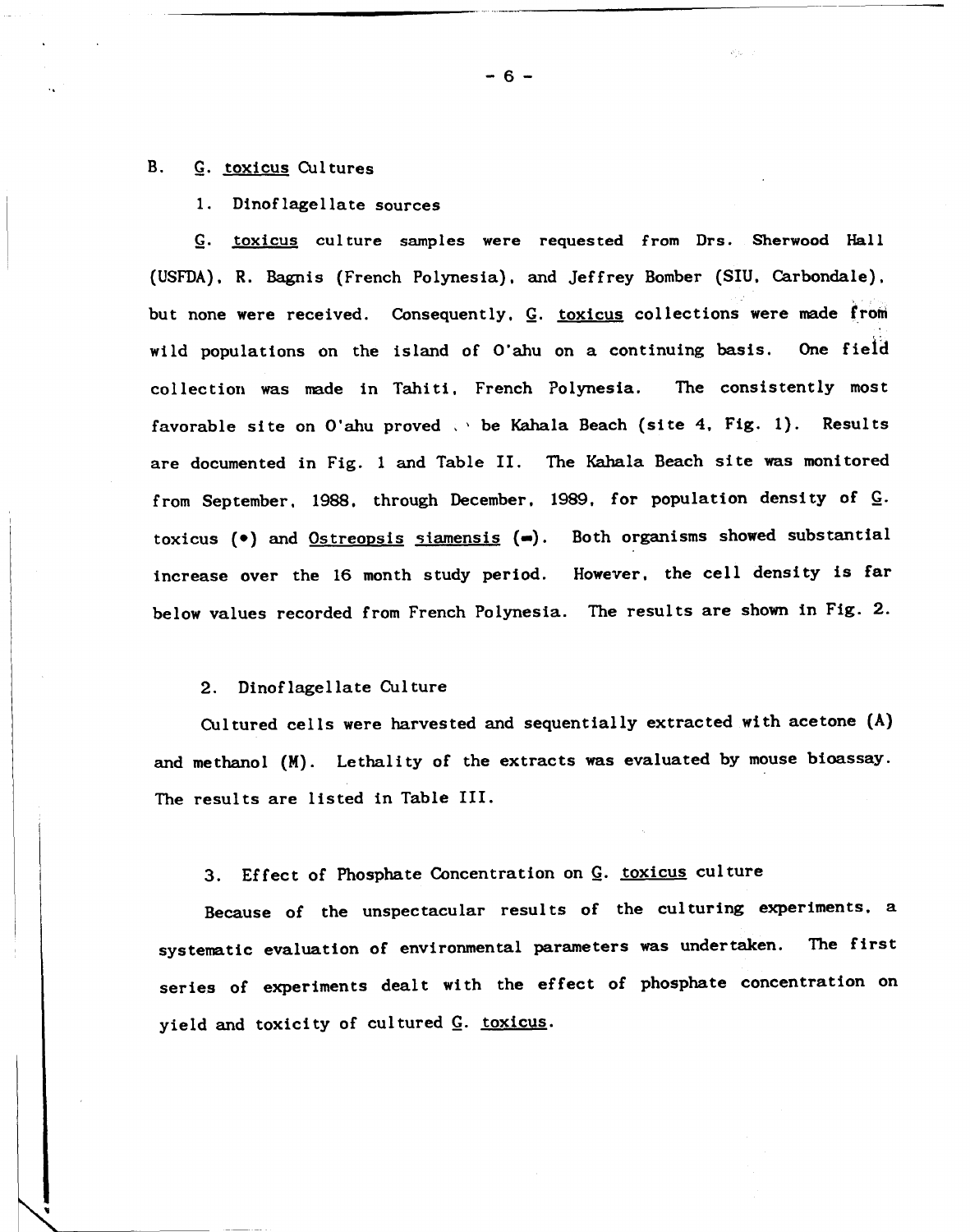# a. Methodology

Six different concentrations of phosphate were used: 0 M. 1 x **10** -4 M. 5 x 10 -5 M, 1 x 10 -5 M, 5 x 10 -6 M, 1 x 10 -6 M. All other constituents of the modified ES medium were unchanged. No attempts were made to remove phosphate if any in natural sea water. Clean, sterile **125** mL Erlenmeyer flasks containing **50** mL of medium were inoculated with **2500** cells **(50** cells/mL. Each phosphate lerel was triplicated. Every five days, 1 mL of medium containing well-suspended cells were removed from each flask. The number of cells present and the condition of the cells were recorded. This was done by visually counting 7 random microscope views through a lOx lens on the inverted microscope. It was previously determined that the counting chamber was made up of 21 views at this power. The mean of the seven views was calculated, and this number was multiplied by 21 to obtain the daily count. The data are listed in Tables IV through IX. Each Table represents a different concentration of phosphate. The columns in each Table represent cell counts per mL for a given day. Each row represents a separate replicate experiment **1** through 6, followed by the triplicate number, 1 through 3. Each replicate lasted 35 days, when the cells were harvested. A total of **6** replicates were conducted. A cumulative Table (Table X) contains the mean count values for each concentration. A graphical view of the data is illustated in Fig. 3. Each concentration is represented by a separate curve. Each curve is superimposed on the same graph for comparison purposes.

When the experiments were terminated after **35** days, the cells from each Erlenmeyer flask of one concentratrion were pooled and harvested onto a glass microfiber filter. The filter and a vial were pre-weighed. After the cells were harvested, they were allowed to air-dry on an aspirator for **5** minutes.

**-7-**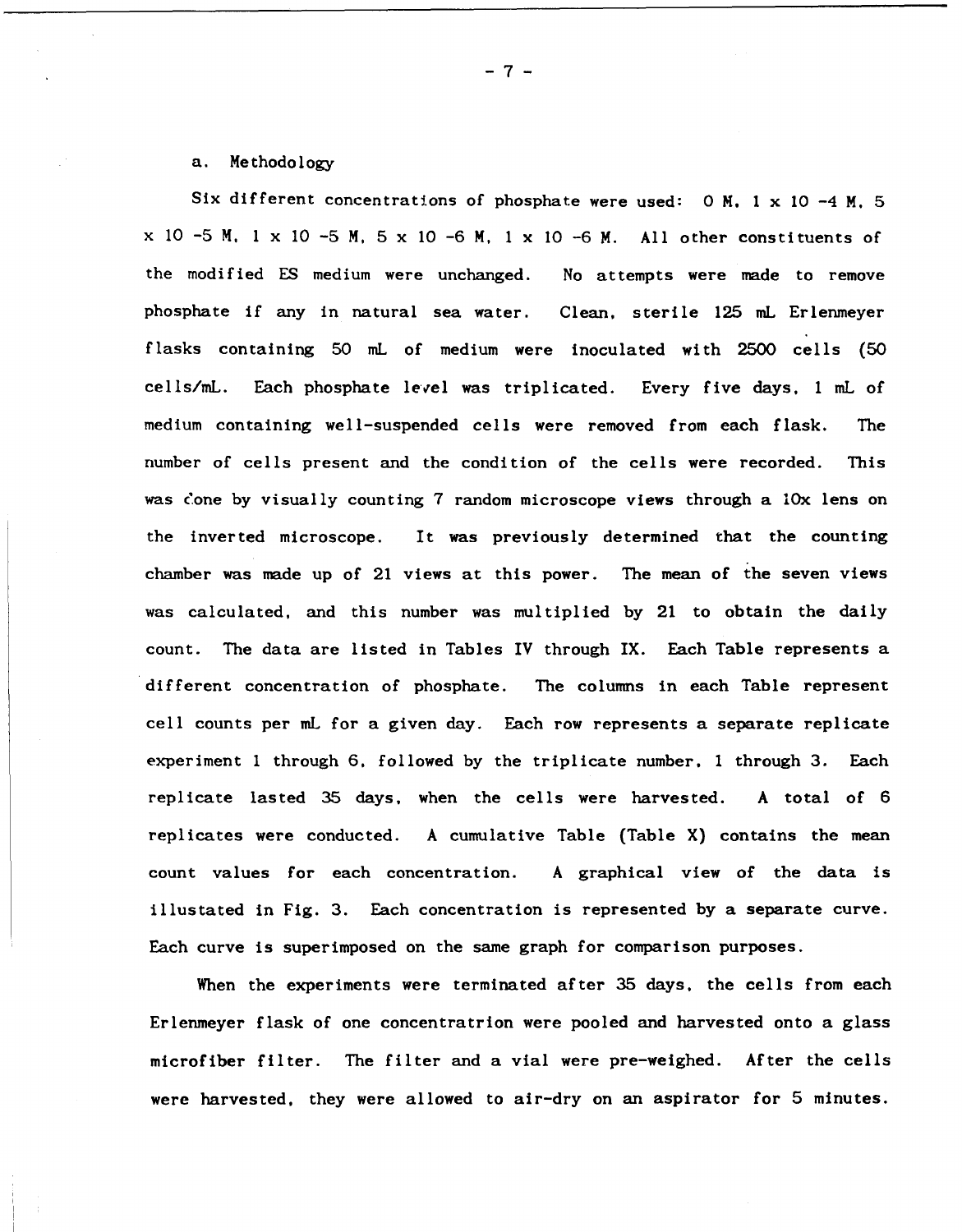After 5 minutes, the glass microfiber filter was returned to the vial and weighed again. The data are shown in tables XI through XVI. The vials are numbered arbitrarily: the assigned number can be found in the "Expt" column. The first number represents the vial from which the replicate originated. Please note that a 0 M phosphate concentration was not conducted in replicate **1.** Afterwards the cells were extracted to evaluate the toxicity.

In order to extract the cells with maximum efficiency, the cells were extracted directly from the filter. Approximately 10 mL of methanol was placed in each vial. The vials were then placed in an ice bath in a sonicator. Each vial was sonicated for 30 minutes. The solvent was then decanted through Whatman fluted filter paper and fresh methanol was placed in the vial. This solvent remained in the vial for 24 hours. After 24 hours, the vial was again sonicated for 30 minutes. The solvent was decanted and the process was repeated once more. The entire extraction procedure was carried out over 48 hours; methanol in the vials was changed and the vials were sonicated 3 times. The solvent from each of the 3 extractions were combined for each concentration. The concentrations were kept separate by replicates. A total of **35** vials of methanol extract were screened for toxicity. Each vial containing methanol extract was submitted for cytotoxic testing against KB cells. The concentration submitted was **I** mg/mL dissolved in a 1:1 ethanol **:** water solution. The cytotoxicity results are also recorded in Tables XI through XVI.

**-8-**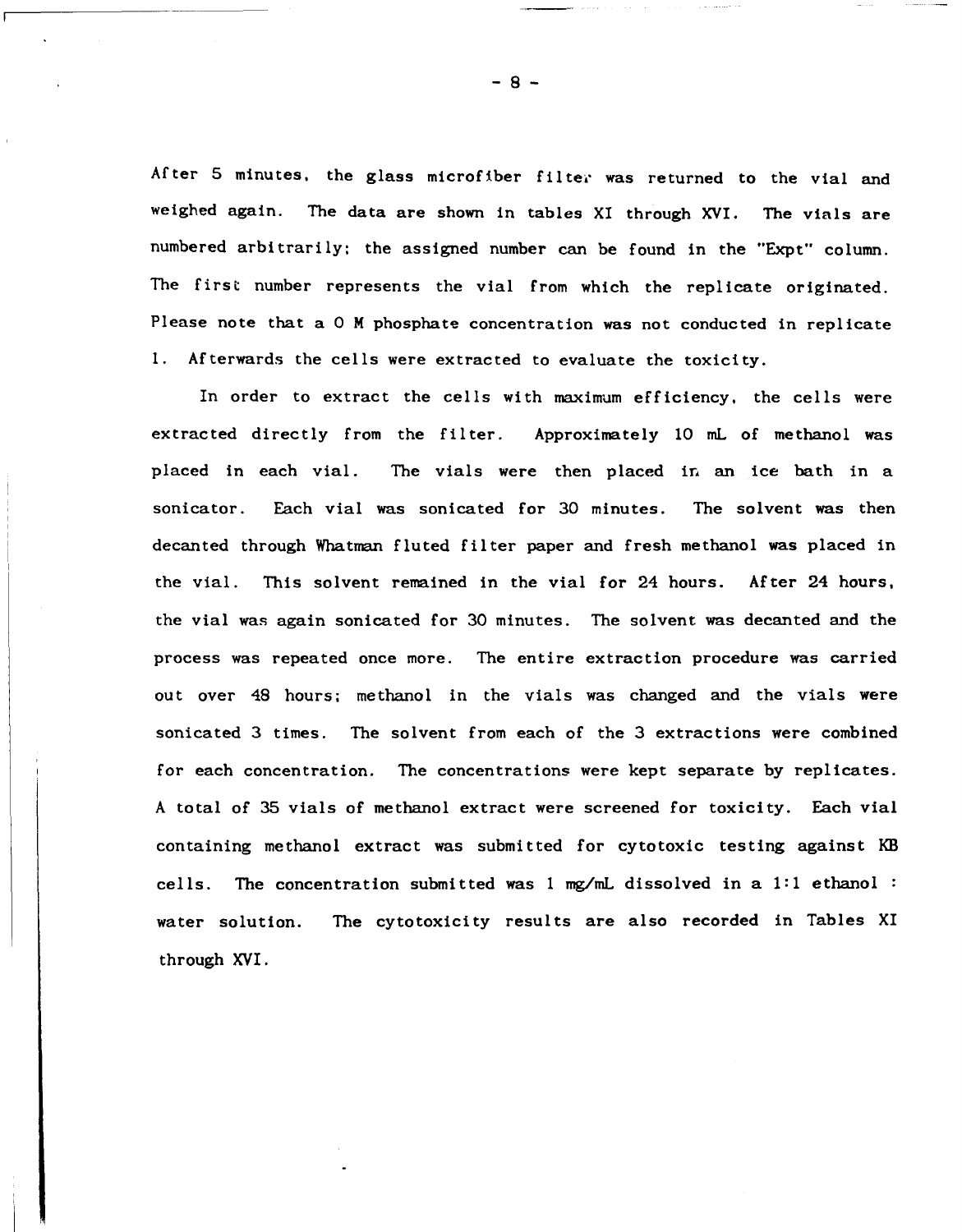**b.** Results may be seen in Fig. 4, the maximum average growth rate was achieved at a phosphate concentration of **5** x 10 **-5** M. The general trend as illustrated in the Figure shows a decline in the growth rate as phosphate concentration decreases. The Figure also shows that increased phosphate concentration above  $5 \times 10$  -5 M does not promote an increase in growth rate. It can be safely concluded that increased phosphate will increase growth till a maximum is reached. The concentration used as the control in this experiment was **1** x 10 -5 M. However, the two experiments did not show large differences: therefore, a five-fold variation may not be significant. In fact, all concentrations other than no phosphate and 1 x 10 **-6** M phosphate exhibited similar growth curves. As for toxicity trends, the results obtained were inconclusive. It may have been better if the mouse bioassay has been used. Lack of time and limited amounts of extracts precluded this.

# C. Molecular Structure of Ciguatoxin

Two sources of toxic fish were used for the isolation and purification of ciguatoxin. Approximately 500 kg of Seriola dumerilii (yellowtail amberjack), many of which had tested positive in the Hokama stick test was donated to us from commercial fishermen. The fish had originated in the Northwest Hawaiian islands (Nihoa to Midway). This source, although unfit for human consumption, proved to be unrewarding for ciguatoxin isolation.

Once again, we established connection with Tarawa atoll, Republic of Kiribati, for the procurement of moray eel (Gymnothorax javanicus) viscera. From 21.75 kg of viscera we isolated 160 µg of ciguatoxin at a stage prior to final HPLC purification.

**-9-**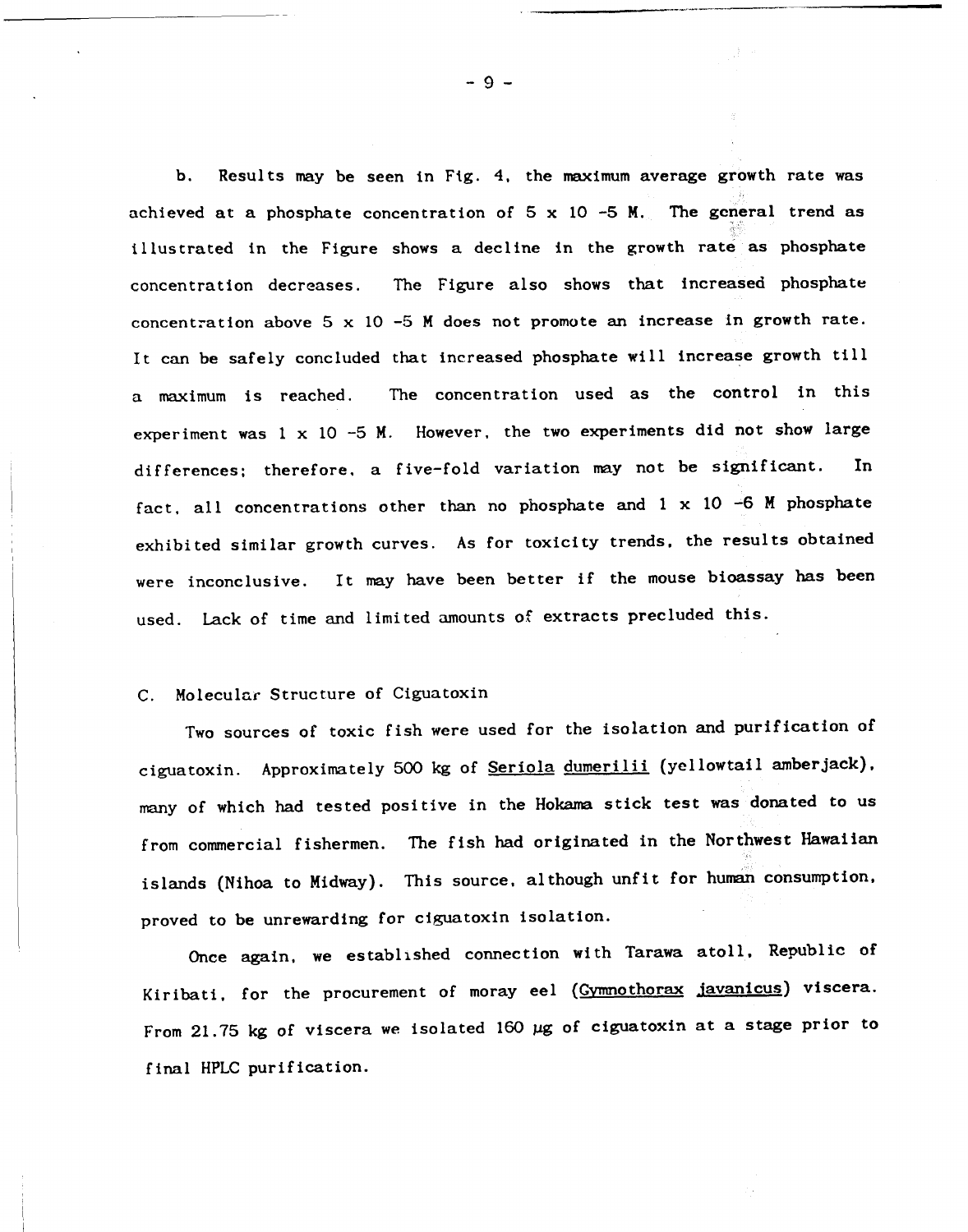When the gross molecular structure of ciguatoxin (Fig. 4) became known,<sup>1,2</sup> it was apparent that a terminal  $vic$  1,2-diol was the characteristic</u> structural entity of the toxin. Hence it seemed desirable to shift emphasis toward utilizing this structural feature **(1)** for the production of derivatives suitable for x-ray diffraction in order to solve the stereochemistry of the molecule; (2) for fluorescence detection during chromatography; and **(3)** for protein conjugation and ultimate antibody production.

None of these experiments had reached a conclusive stage, when the contract was prematurely terminated.

#### D. Palytoxin

No work had been initiated, when the contract was terminated.

# III. CONCLUSIONS

The following problems remain to be solved.

### A. G. toxicus Culture

- 1. Parameters, genetic and/or environmental, which govern toxin production of **G.** toxicus.
- 2. Molecular structure of maitotoxin.
- 3. Stereochemistry of ciguatoxin.
- 4. Production of a ciguatoxin derivative suitable for protein conjugation
- 5. Which organism produces palytoxin?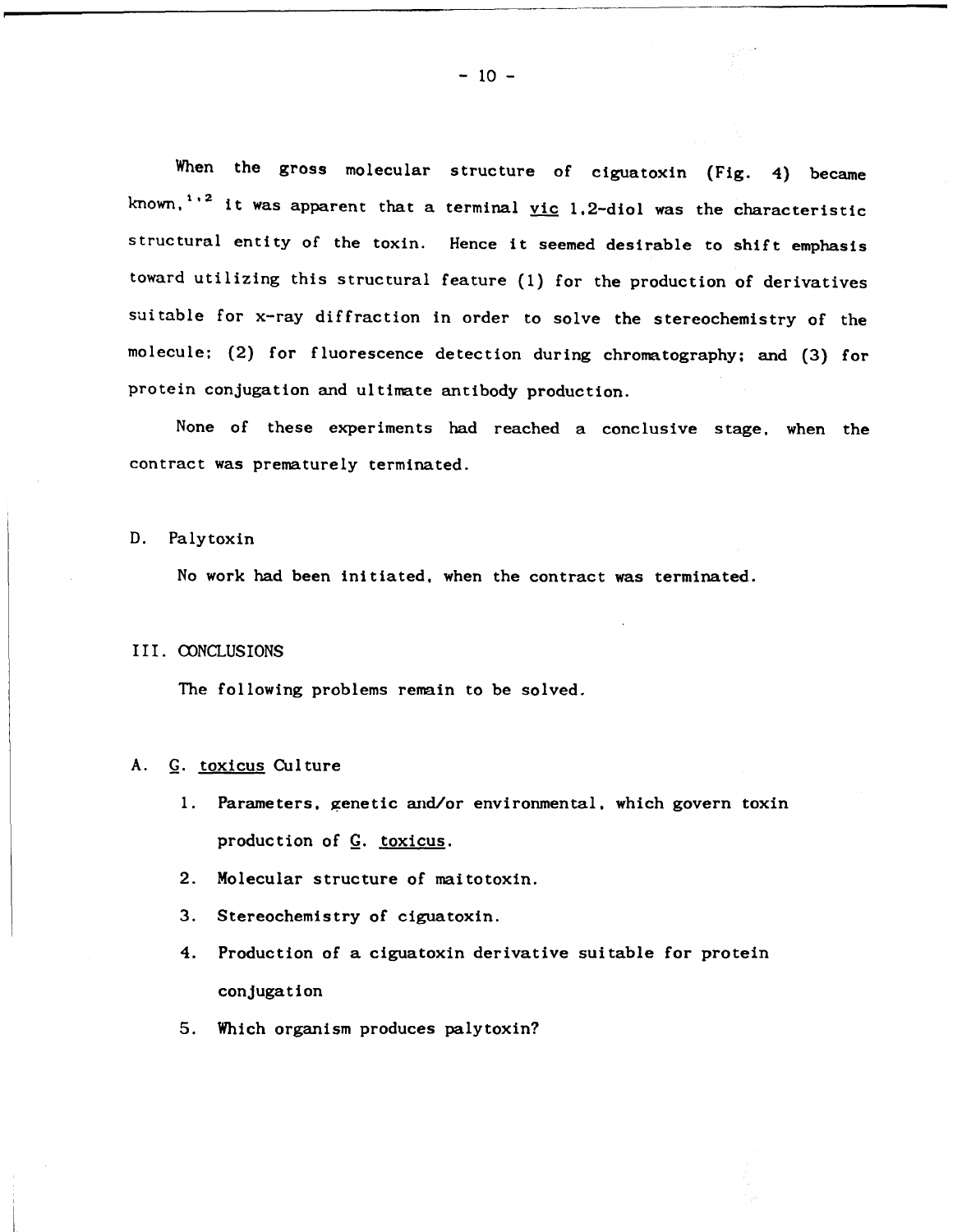### IV. REFERENCES

- (1) Murata, M. ; Legrand. A.-M.: Ishibashi, Y.; Yasumoto, T. **J.** Am. Chem. Soc. **1989,** 111, 8929-8931.
- (2) Murata, M.; Legrand, A.-M.; Ishibashi. Y.; Fukui. M.; Yasumoto, T. **1.** Am. Chem. Soc. 1990. 112. 4380-4386.
- (3) Miller. D.M.: Dickey. R.W.; Tindall, D.R. In Sea Food Toxins; Ragelis, E.P.. Ed; ACS Symposium Series No. 262. American Chemical Society: Washington, **DC,** 1984: pp 241-255.
- (4) Durant-Clement. M. Biol. Bull. **1987. 172.** 108-121.
- (5) Tachibana, K. Ph.D. Thesis, University of Hawaii at Manoa, 1980.
- (6) Yokoyama, A.; Murata, M.: Oshima, Y.: Yasumoto, T. Unpublished manuscript.
- (7) Yasumoto, A.; Nakajima, I.; Bagnis, R.; Adachi, R. Bull. Jap. Soc. Sci. Fish. 1977. 43. 1021-1026.
- (8) Moore, R.E. Prog. Chem. Org. Nat. Prod. 1985, 48, 81-202.
- **(9)** Moore. R.E.: Helfrich. P.; Patterson. G.M.L. Oceanus 1982, **25,** 54-63.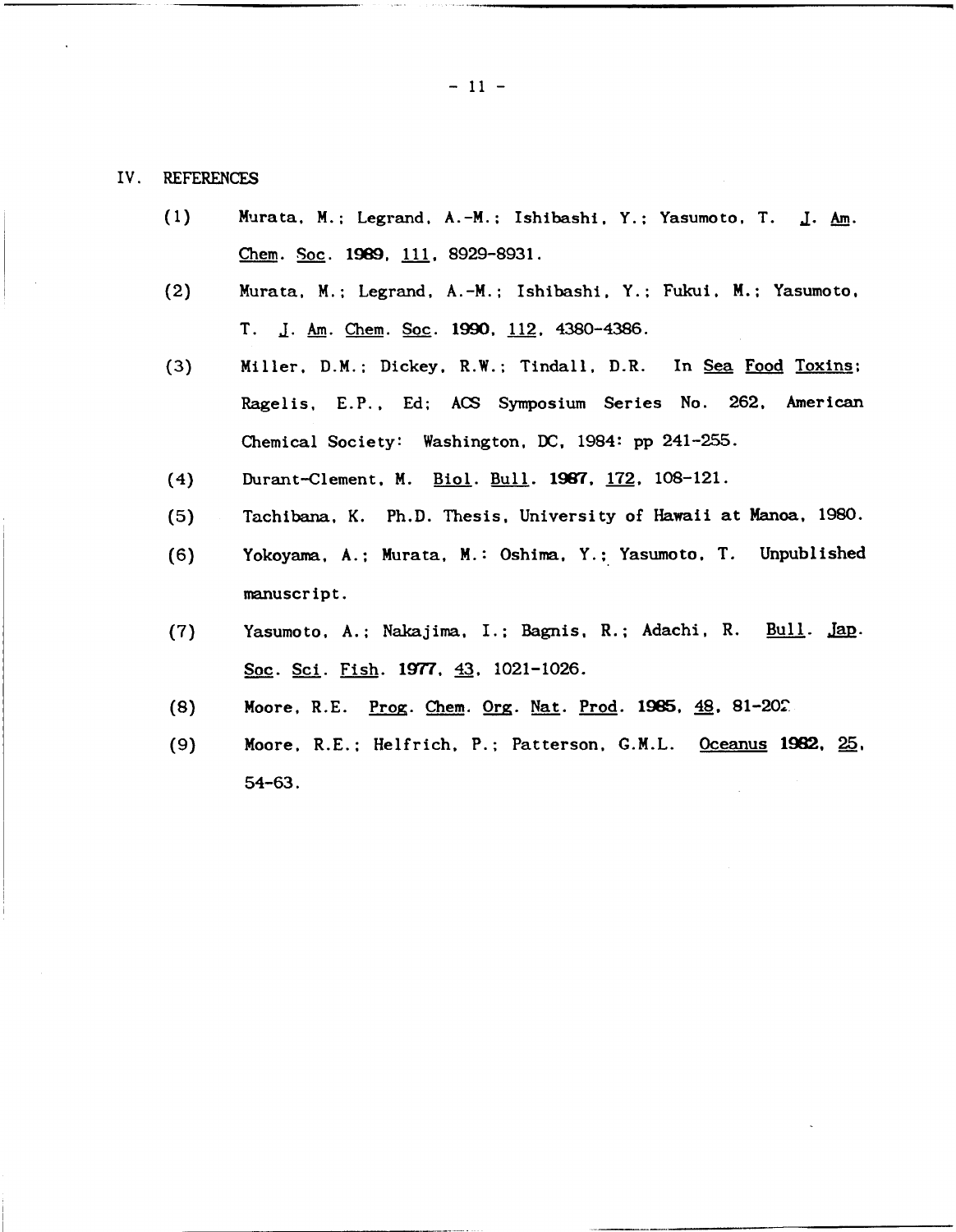# Table I. Major Equipment Acquisition

验

Ă.

Fermenters. **5** and **30** L working volume

Computer control system for above

Chiller for 30 L fermenter

Controlled rate freezer

Cryogenic container

Backup air compressor

Inverted Microscope

Backup generator

Low temperature freezer

Controlled environment shaker

Media Preparation equipment

Centrifuge rotor

Tissue homogenizer

Refrigerated recirculator for **5** L fermenter

Alarm systcm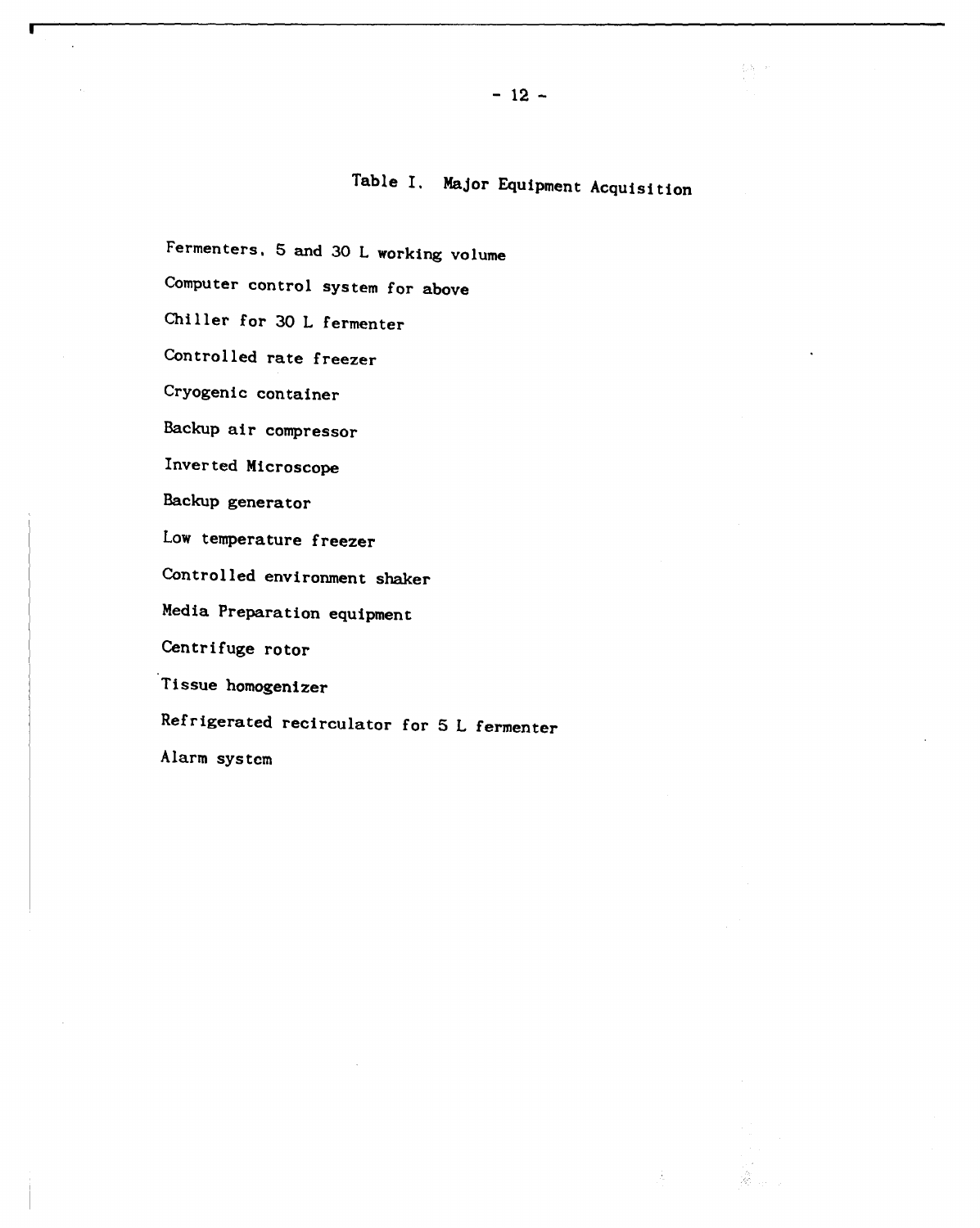| ALGAL SPECIES         | <b>SITE</b>             | <b>SUBSTRATE</b> |                      | PRESENCE OF |
|-----------------------|-------------------------|------------------|----------------------|-------------|
|                       |                         |                  | <b>Cambierdiscus</b> | Ostreopsis  |
|                       |                         |                  | toxicus              | siamensis   |
|                       |                         |                  |                      |             |
| Chlorophyta.          |                         |                  |                      |             |
| Halimeda opuntia      | $\overline{\mathbf{4}}$ | sand             |                      |             |
| H. discoidea          | $\overline{\mathbf{4}}$ | sand             |                      |             |
| Enteromorpha sp.      | $\overline{7}$          | mud              |                      |             |
| Phaeophy ta           |                         |                  |                      |             |
| Turbinaria ornata     | $\overline{\bf 4}$      | rock             |                      |             |
| Sargassum polyphyllum | $\overline{\mathbf{4}}$ | rock             |                      |             |
| S. echinocarpum       | 3                       | rock             |                      |             |
| Padina sp. 1          | $\overline{\mathbf{4}}$ | rock             | $\ddot{}$            |             |
| Padina sp. 2          | 5                       | rock             |                      |             |
| Dictyota dichotoma    | $\overline{\mathbf{4}}$ | sand             |                      |             |
| D. sandvicensia       | $\overline{\mathbf{4}}$ | sand             | $\ddot{}$            | $\ddot{}$   |
| D. acutiloba          | $\overline{\mathbf{4}}$ | sand             |                      |             |
| Rhodophy ta           |                         |                  |                      |             |
| Spyridia filamentosa  | $\mathbf{1}$            |                  |                      |             |
|                       | 3                       | rock             |                      |             |
|                       |                         | sand/            | $\ddot{}$            |             |
|                       | $\overline{\mathbf{4}}$ | rubble<br>sand/  |                      |             |
|                       |                         | rubble           | +                    |             |
|                       | 5                       | sand/mud         |                      |             |
|                       | 6                       | sand             | ÷                    |             |
|                       | $\overline{7}$          | mud              |                      |             |
|                       | 8                       | sand             | $\ddot{+}$           | $\ddotmark$ |
| Acanthophoro          |                         |                  |                      |             |
| spicifera             | $\mathbf{2}$            | mud              |                      |             |
|                       | 4                       | sand/            |                      | +           |
|                       |                         | rubble           | $\ddot{}$            | +           |
| Plocamium sandvicense | 3                       | rock             |                      |             |
| Laurencia obtusa      | $\overline{\mathbf{4}}$ | rock             |                      |             |
| L. succisa            | $\boldsymbol{4}$        | rock             |                      |             |
| Grateloupia filicina  | 3                       |                  |                      |             |
|                       |                         | sand             |                      |             |
| UNIDENTIFIED ALGAE    |                         |                  |                      |             |
| Brown filamentous 1   | 8                       | sand             |                      |             |
| Brown filamentous 2   | $\overline{7}$          | mud              |                      |             |
| Green filamentous     | $\overline{7}$          | mud              |                      |             |

 $-$ 

 $\sim 10^{11}$  km s  $^{-1}$ 

# Table II. Species of Macroalgae from Sites on the Island of O'ahu

 $\Delta \sim$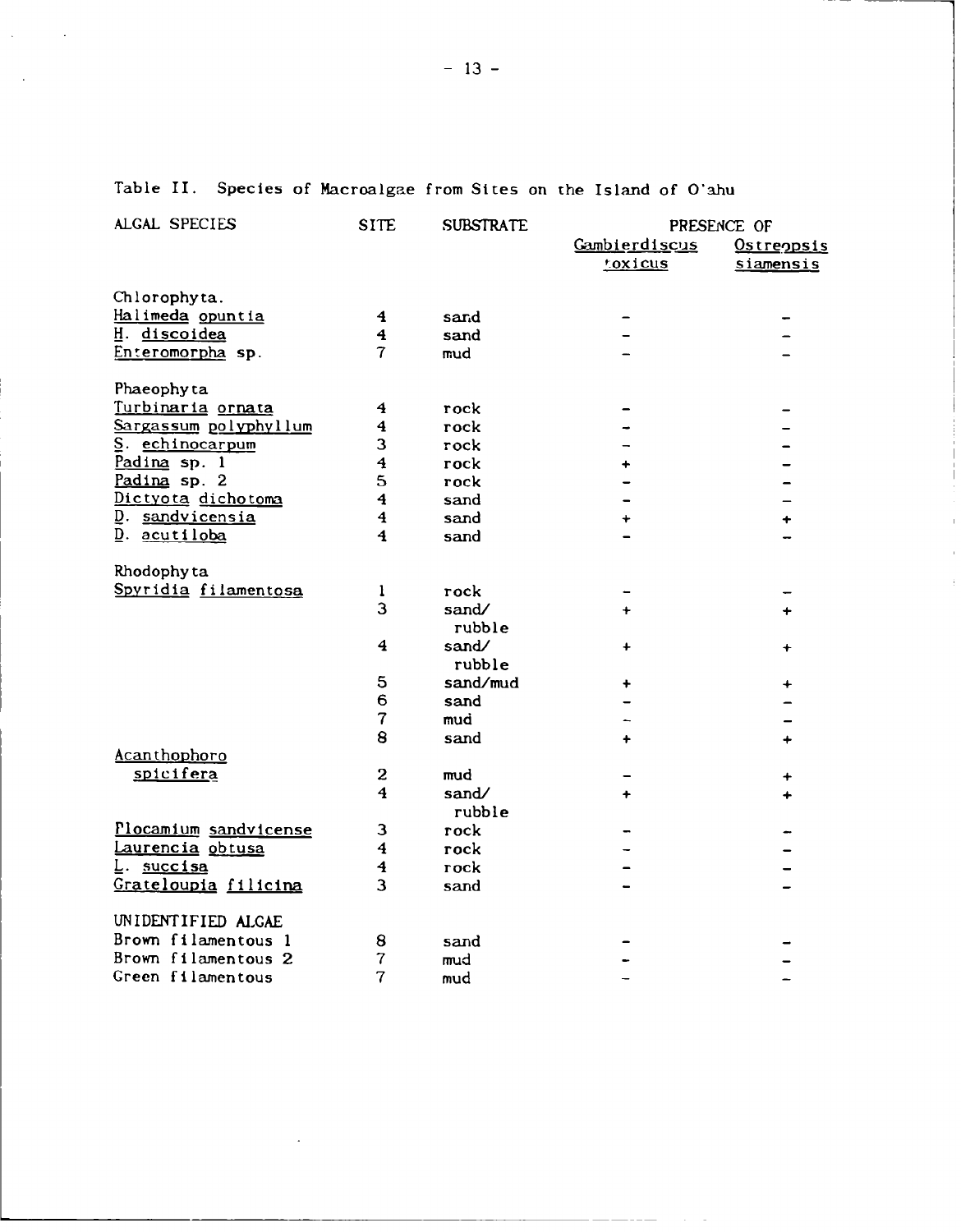| Extracts from Cultured Dinoflagellates |                          |              |                            |                       |                  |  |  |  |
|----------------------------------------|--------------------------|--------------|----------------------------|-----------------------|------------------|--|--|--|
|                                        | YIELD OF<br>CELLS $(mg)$ | $\mathbf{A}$ | YIELD OF EXTRACT (mg)<br>M | TOXICITY TO MICE<br>A | M                |  |  |  |
| <b>BATCH CULTURE</b>                   |                          |              |                            |                       |                  |  |  |  |
| $GT$ ; $KB$                            |                          |              |                            |                       |                  |  |  |  |
| (A)                                    | 23.4                     | 13.0         | 24.0                       | $\ddot{}$             | $^{\star}$ (L)   |  |  |  |
| (B)                                    | 35.6                     | 1.6          | 5.0                        | $\ddot{}$             | $^{\star}(L)$    |  |  |  |
| $GT:$ Tahiti                           | 22.2                     | 13.0         | 13.4                       | $\ddotmark$           | $^{\dagger}$ (L) |  |  |  |
| CLONAL CULTURES                        |                          |              |                            |                       |                  |  |  |  |
| $CT$ 174                               | 242.2                    | 22.0         | 14.0                       |                       |                  |  |  |  |
| $GT$ 177                               | 269.9                    | 12.0         | 16.0                       | $\ddot{}$             | (L)              |  |  |  |
| PL 4 (A)                               | 90.3                     | 41.3         | 7.9                        |                       | $^{\ast}$ (L)    |  |  |  |
| PL 4 (B)                               | 108.3                    | 12.1         | 6.4                        |                       | $^{\star}$ (L)   |  |  |  |
|                                        |                          |              |                            |                       |                  |  |  |  |

Table III. Cell and Extract Yields, Toxicity of Mice of Crude

**GT** - Cambierdiscus toxicus

PL - Prorocentrum lima

KB - Kahala Beach

 $L - len$ 

÷.

**+ -** toxic symptoms

-----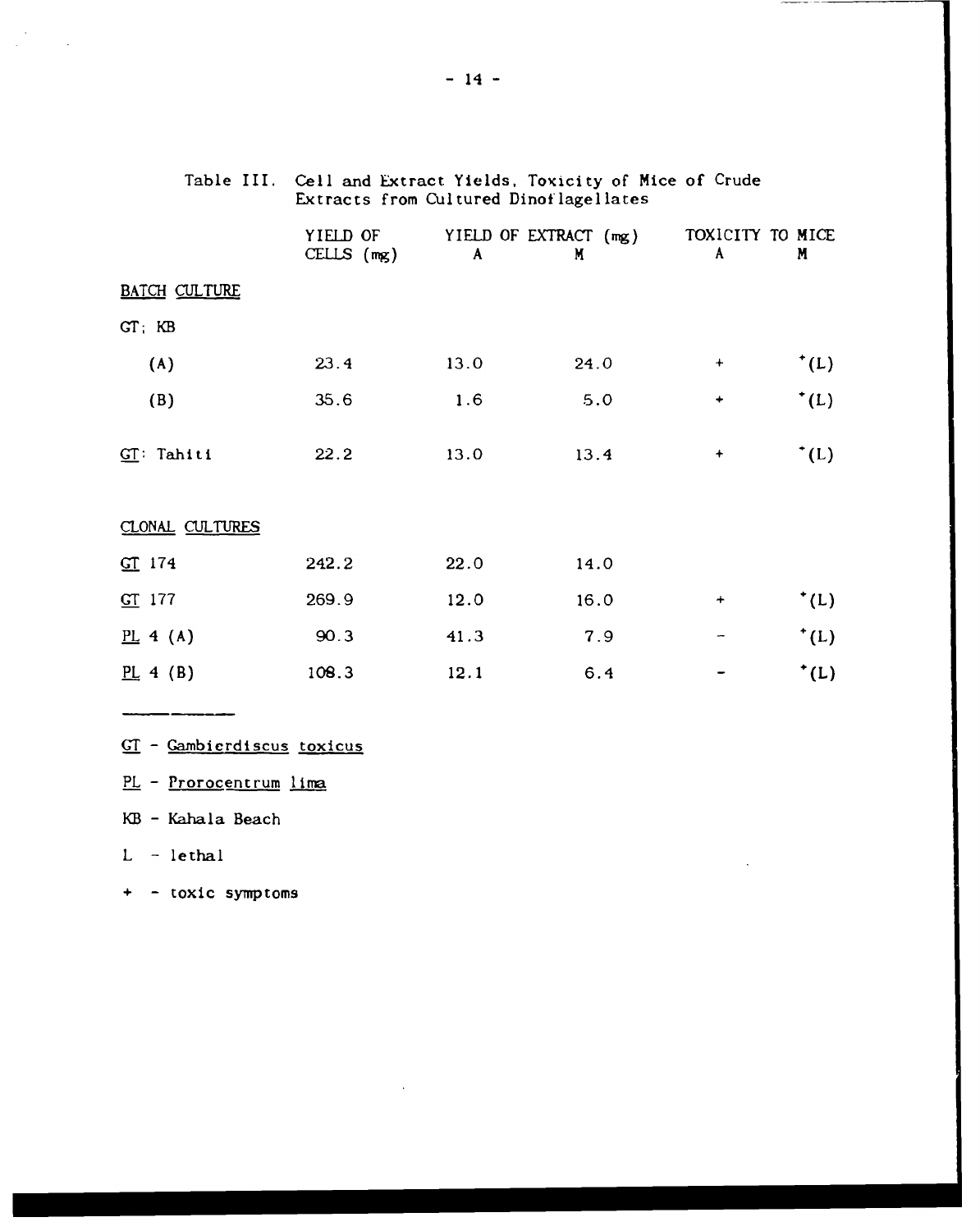# Table IV. Data for (PO4)-0

 $\frac{1}{2} \sum_{i=1}^n \frac{1}{2} \sum_{j=1}^n \frac{1}{2} \sum_{j=1}^n \frac{1}{2} \sum_{j=1}^n \frac{1}{2} \sum_{j=1}^n \frac{1}{2} \sum_{j=1}^n \frac{1}{2} \sum_{j=1}^n \frac{1}{2} \sum_{j=1}^n \frac{1}{2} \sum_{j=1}^n \frac{1}{2} \sum_{j=1}^n \frac{1}{2} \sum_{j=1}^n \frac{1}{2} \sum_{j=1}^n \frac{1}{2} \sum_{j=1}^n \frac{1}{2} \sum_{j=$ 

| Day     | 5   | 10     | 15  | 20  | 25  | 30  | 35  |
|---------|-----|--------|-----|-----|-----|-----|-----|
| $1 - 1$ |     |        |     |     |     |     |     |
| $1 - 2$ |     |        |     |     |     |     |     |
| $1 - 3$ |     |        |     |     |     |     |     |
| $2 - 1$ | 109 | 210    | 209 | 223 | 237 | 219 |     |
| $2 - 2$ | 73  | 158    | 247 | 254 |     |     | 273 |
| $2 - 3$ | 52  | 150    | 255 |     | 285 | 225 | 201 |
| $3 - 1$ | 71  |        |     | 263 | 231 | 227 | 215 |
|         |     | 120    | 169 | 170 | 175 | 255 | 165 |
| $3 - 2$ | 74  | 149    | 207 | 170 | 210 | 190 | 165 |
| $3 - 3$ | 54  | 107    | 163 | 245 | 165 | 170 |     |
| $4 - 1$ | 102 | 88     | 102 | 145 |     |     | 150 |
| 4.2     | 45  | 67     | 130 |     | 145 | 160 | 215 |
|         | 43  |        |     | 210 | 155 | 130 | 160 |
| $4 - 3$ |     | 69     | 107 | 165 | 180 | 160 | 155 |
| $5 - 1$ | 58  | $-115$ | 155 | 170 | 168 | 177 | 162 |
| $5 - 2$ | 42  | 119    | 155 | 150 | 270 | 147 |     |
| $5 - 3$ | 45  | 97     | 245 | 175 |     |     | 155 |
| $6 - 1$ | 182 | 222    | 270 |     | 195 | 228 | 198 |
|         | 194 |        |     | 214 | 228 | 240 | 252 |
| $6 - 2$ |     | 262    | 200 | 191 | 177 | 201 | 195 |
| $6 - 3$ | 187 | 220    | 330 | 239 | 288 | 198 | 156 |
| mean    | 89  | 144    | 196 | 199 | 207 | 195 |     |
|         |     |        |     |     |     |     | 188 |

Table V. Data for  $(PO4)=1x10-6$ 

| Day         | 5   | 10  | 15  | 20  | 25  | 30   | 35  |
|-------------|-----|-----|-----|-----|-----|------|-----|
| $1 - 1$     | 55  | 108 | 292 | 530 | 600 | 1020 | 605 |
| $1 - 2$     | 76  | 148 | 343 | 465 | 430 | 535  | 490 |
| $1 - 3$     | 97  | 63  | 136 | 35  | 485 | 540  | 700 |
| $2 - 1$     | 66  | 164 | 305 | 480 | 340 | 385  | 38C |
| $2 \cdot 2$ | 92  | 156 | 342 | 585 | 435 | 345  | 380 |
| $2 - 3$     | 86  | 179 | 383 | 605 | 410 | 280  | 445 |
| $3 - 1$     | 42  | 65  | 142 | 235 | 280 | 305  | 335 |
| $3 - 2$     | 40  | 53  | 95  | 190 | 415 | 355  |     |
| $3 - 3$     | 47  | 70  | 124 | 260 | 350 | 255  | 230 |
| $4 - 1$     | 94  | 107 | 253 | 220 | 315 | 395  | 495 |
| $4 - 2$     | 35  | 84  | 177 | 345 | 300 |      | 345 |
| $4 - 3$     | 38  | 118 | 296 | 265 | 330 | 295  | 415 |
| $5 - 1$     | 90  | 269 | 490 | 500 | 450 | 395  | 340 |
| $5 - 2$     | 70  | 182 | 470 | 620 | 360 | 630  | 339 |
| $5-3$       | 105 | 243 | 425 | 485 | 471 | 558  | 405 |
| $6 - 1$     | 152 | 555 | 580 | 595 |     | 558  | 504 |
| $6 - 2$     | 119 | 405 | 385 |     | 558 | 537  | 501 |
| $6 - 3$     | 163 | 345 | 650 | 840 | 507 | 393  | 591 |
| mean        | 83  | 184 |     | 85C | 528 | 555  | 621 |
|             |     |     | 327 | 450 | 420 | 463  | 451 |

# $-15 -$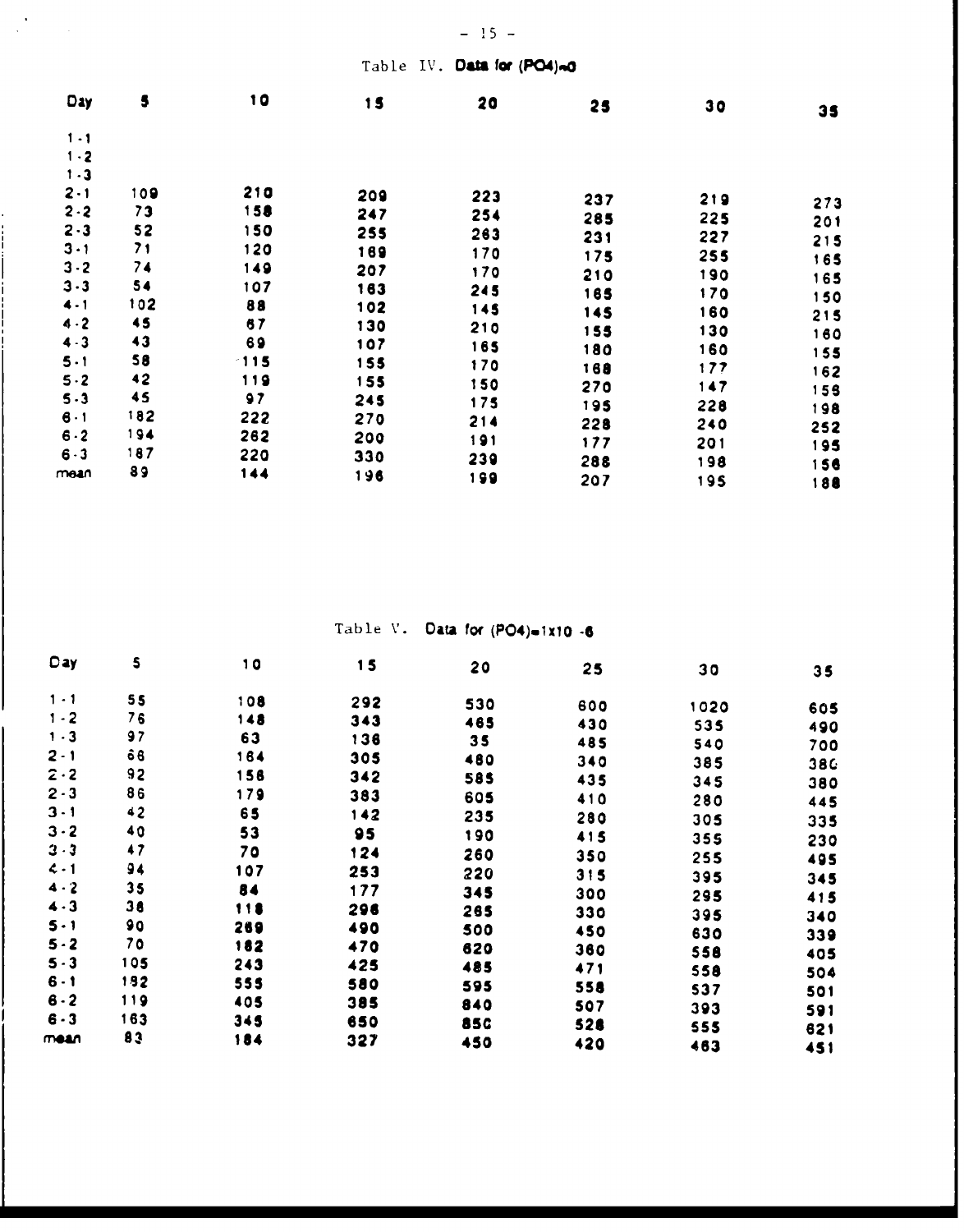#### $-16$  -

# Table VI. **Data** for (Po4)-5x1O **S**

 $\frac{1}{2}$  ,  $\frac{1}{2}$ 

| Day     | 5   | 10     | 15  | 20   | 25   | 30   | 35   |
|---------|-----|--------|-----|------|------|------|------|
| $1 - 1$ | 68  | 200    | 382 | 69S  | 1175 | 1175 | 1500 |
| $1 - 2$ | 97  | 181    | 449 | 1150 | 1650 | 1525 | 1485 |
| $1 - 3$ | 62  | 88     | 268 | 730  | 1390 | 1205 | 1425 |
| 2.1     | 92  | 206    | 576 | 1040 | 1240 | 1570 | 1535 |
| 2.2     | 83  | 209    | 568 | 1110 | 1380 | 1360 | 1300 |
| $2 - 3$ | 89  | 196    | 420 | 730  | 980  | 1115 | 1150 |
| $3 - 1$ | 45  | 83     | 161 | 435  | 710  | 640  | 725  |
| 3.2     | 60  | 84     | 302 | 670  | 685  | 975  | 1165 |
| $3 - 3$ | 64  | 77     | 192 | 550  | 600  | 740  | 1010 |
| $4 - 1$ | 48  | 71     | 186 | 310  | 440  | 625  | 665  |
| $4 - 2$ | 70  | 91     | 196 | 285  | 485  | 540  | 635  |
| $4 - 3$ | 38  | 83     | 144 | 320  | 495  | 710  | 945  |
| $5 - 1$ | 57  | $-171$ | 490 | 910  | 1233 | 2034 | 1515 |
| $5 - 2$ | 93  | 296    | 645 | 1140 | 1530 | 1818 | 1986 |
| $5 - 3$ | 66  | 235    | 585 | 1155 | 1755 | 1865 | 2031 |
| $6 - 1$ | 161 | 585    | 980 | 1260 | 984  | 1320 | 1506 |
| $6 - 2$ | 182 | 445    | 845 | 1245 | 1448 | 1683 | 1632 |
| $6 - 3$ | 137 | 440    | 730 | 1215 | 1182 | 1530 | 2148 |
| നലേ     | 84  | 208    | 452 | 831  | 1076 | 1246 | 1353 |

Table VII. Data for  $(PO4)=1 \times 10^{-5}$ 

| Day         | 5   | 10  | 15   | 20   | 25   | 30   | 35           |
|-------------|-----|-----|------|------|------|------|--------------|
| $1 - 1$     | 101 | 176 | 242  | 425  | 790  | 985  | 830          |
| $1 - 2$     | 66  | 165 | 286  | 505  | 835  | 1005 | 1235         |
| $1 - 3$     | 95  | 198 | 309  | 560  | 930  | 875  | 1040         |
| $2 \cdot 1$ | 74  | 157 | 478  | 765  | 950  | 1725 | 1835         |
| $2 \cdot 2$ | 69  | 189 | 567  | 900  | 1850 | 1835 | 1685         |
| 2.3         | 50  | 157 | 450  | 770  | 1420 | 1745 | 1375         |
| $3 \cdot 1$ | 63  | 113 | 303  | 500  | 1055 | 1205 | 1450         |
| $3-2$       | 45  | 88  | 213  | 395  | 665  | 1260 | 1725         |
| $3-3$       | 56  | 108 | 225  | 505  | 910  | 1185 | 1470         |
| $4 - 1$     | 38  | 59  | 134  | 115  | 335  | 600  | 765          |
| $4 - 2$     | 41  | 78  | 169  | 240  | 455  | 455  | 855          |
| $4 - 3$     | 38  | 80  | 150  | 290  | 415  | 590  | 880          |
| $5 - 1$     | 57  | 200 | 460  | 660  | 914  | 1062 | 1239         |
| $5 - 2$     | 67  | 256 | 555  | 760  | 999  | 903  | 1164         |
| $5 - 3$     | 64  | 165 | 345  | 595  | 693  | 843  | 1221         |
| 6.1         | 204 | 652 | 1205 | 1610 | 2331 | 2076 | 2703         |
| $6 - 2$     | 182 | 489 | 1020 | 1520 | 2640 | 2316 | 2623         |
| $6 - 3$     | 202 | 722 | 1200 | 1810 | 2667 | 2109 |              |
| mean        | 84  | 225 | 462  | 718  | 1159 | 1265 | 2124<br>1457 |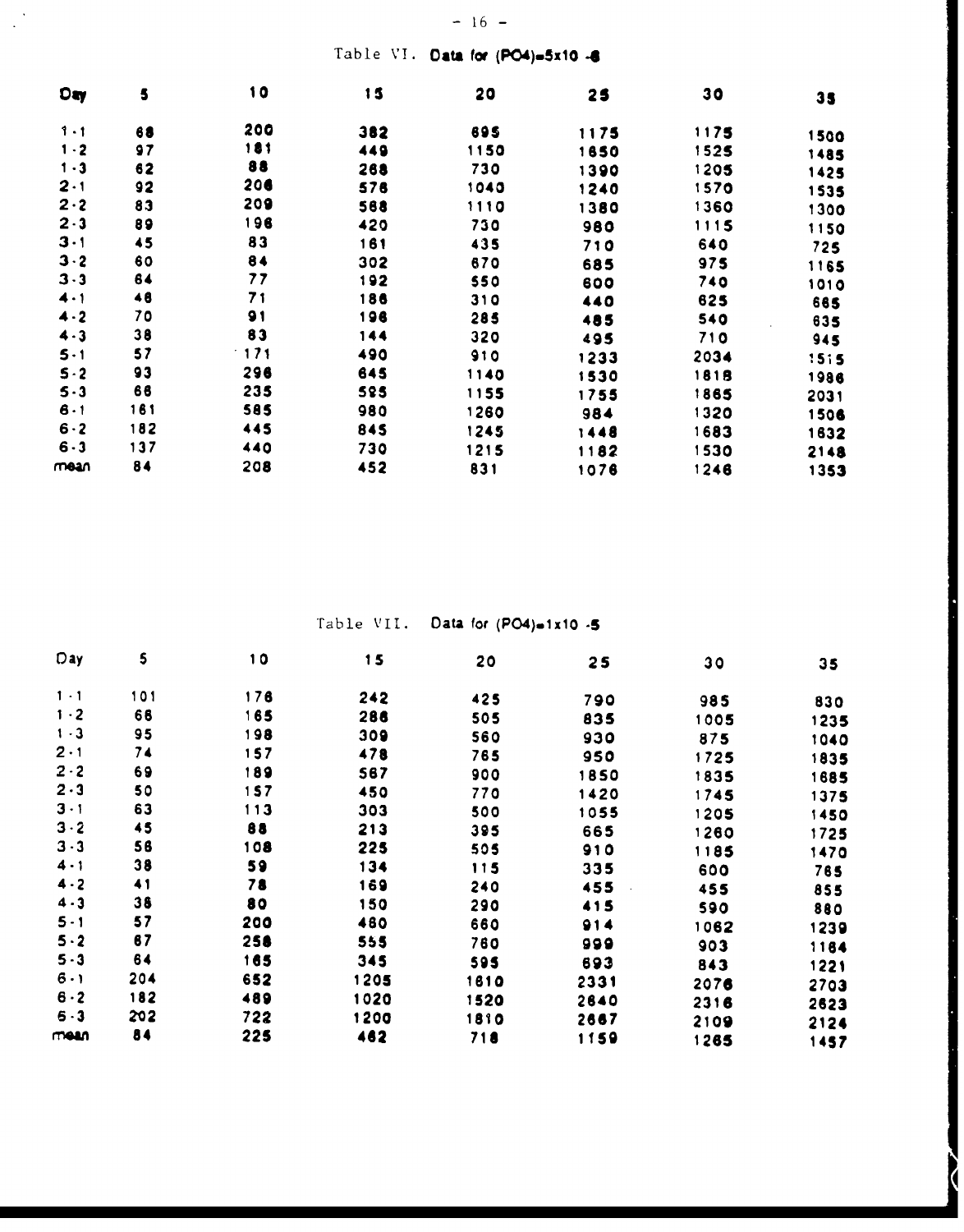# Table VIII. **Data for (PO4)=5x10 .5**

| Day     | 5   | 10  | 15   | 20   | 25   | 30   | 35   |
|---------|-----|-----|------|------|------|------|------|
| 1.1     | 53  | 108 | 227  | 335  | 855  | 845  | 1125 |
| $1 - 2$ | 117 | 150 | 310  | 650  | 865  | 1055 | 1350 |
| $1 - 3$ | 74  | 90  | 240  | 500  | 719  | 1045 | 1310 |
| $2 - 1$ | 43  | 134 | 344  | 530  | 920  | 1805 | 1430 |
| $2-2$   | 100 | 250 | 565  | 900  | 1120 | 1415 | 1655 |
| 2.3     | 52  | 148 | 390  | 735  | 1090 | 1345 | 1810 |
| 3.1     | 70  | 105 | 294  | 680  | 1070 | 1380 | 2375 |
| $3-2$   | 75  | 137 | 278  | 465  | 595  | 785  | 1020 |
| $3 - 3$ | 64  | 107 | 2710 | 420  | 640  | 655  | 755  |
| 4.1     | 45  | 85  | 201  | 190  | 380  | 300  | 470  |
| $4 - 2$ | 44  | 58  | 176  | 215  | 290  | 535  | 695  |
| $4 - 3$ | 51  | 86  | 231  | 495  | 395  | 635  | 565  |
| $5 - 1$ | 77  | 232 | 595  | 1055 | 1737 | 1611 | 1803 |
| $5 - 2$ | 67  | 226 | 660  | 1115 | 1482 | 1863 | 2123 |
| $5 - 3$ | 68  | 208 | 560  | 960  | 1548 | 2178 | 1605 |
| $6 - 1$ | 175 | 720 | 1065 | 1710 | 1443 | 2289 | 2487 |
| $6 - 2$ | 187 | 720 | 1295 | 1730 | 1758 | 2208 | 2643 |
| $6 - 3$ | 242 | 79  | 1105 | 1760 | 1986 | 2328 | 2562 |
| mean    | 89  | 202 | 625  | 802  | 1050 | 1349 | 1544 |

ļ

l

Table IX. Data for  $(PO4)=1 \times 10^{-4}$ 

| Day     | 5   | 10  | 15   | 20   | 25   | 30   | 35   |
|---------|-----|-----|------|------|------|------|------|
| $1 - 1$ | 66  | 75  | 159  | 225  | 430  | 525  | 790  |
| $1 - 2$ | 80  | 105 | 178  | 425  | 545  | 545  | 960  |
| $1 - 3$ | 62  | 135 | 145  | 355  | 645  | 690  | 1005 |
| $2 - 1$ | 60  | 113 | 305  | 455  | 805  | 890  | 1195 |
| $2 - 2$ | 92  | 180 | 401  | 640  | 955  | 1005 | 1250 |
| $2 - 3$ | 71  | 151 | 408  | 635  | 865  | 1125 | 1265 |
| $3 - 1$ | 71  | 141 | 274  | 480  | 920  | 1160 | 1285 |
| $3-2$   | 40  | 142 | 267  | 475  | 715  | 1045 | 1010 |
| $3 - 3$ | 47  | 127 | 295  | 600  | 825  | 1350 | 885  |
| $4 - 1$ | 44  | 59  | 115  | 185  | 215  | 470  | 600  |
| $4 - 2$ | 49  | 58  | 139  | 305  | 220  | 745  | 805  |
| $4 - 3$ | 63  | 68  | 157  | 205  | 360  | 505  | 750  |
| 5.1     | 79  | 127 | 550  | 820  | 1074 | 1503 | 1617 |
| $5 - 2$ | 61  | 183 | 445  | 765  | 1098 | 1725 | 1899 |
| $5 - 3$ | 78  | 188 | 365  | 625  | 1086 | 1209 | 1872 |
| $6 - 1$ | 169 | 595 | 1380 | 1410 | 2289 | 2490 | 2679 |
| $6 - 2$ | 176 | 686 | 1415 | 1265 | 2109 | 2709 | 2691 |
| $6 - 3$ | 249 | 954 | 1340 | 1635 | 1494 | 2247 | 2511 |
| mean    | 86  | 227 | 463  | 639  | 925  | 1219 | 1393 |

# - **17** -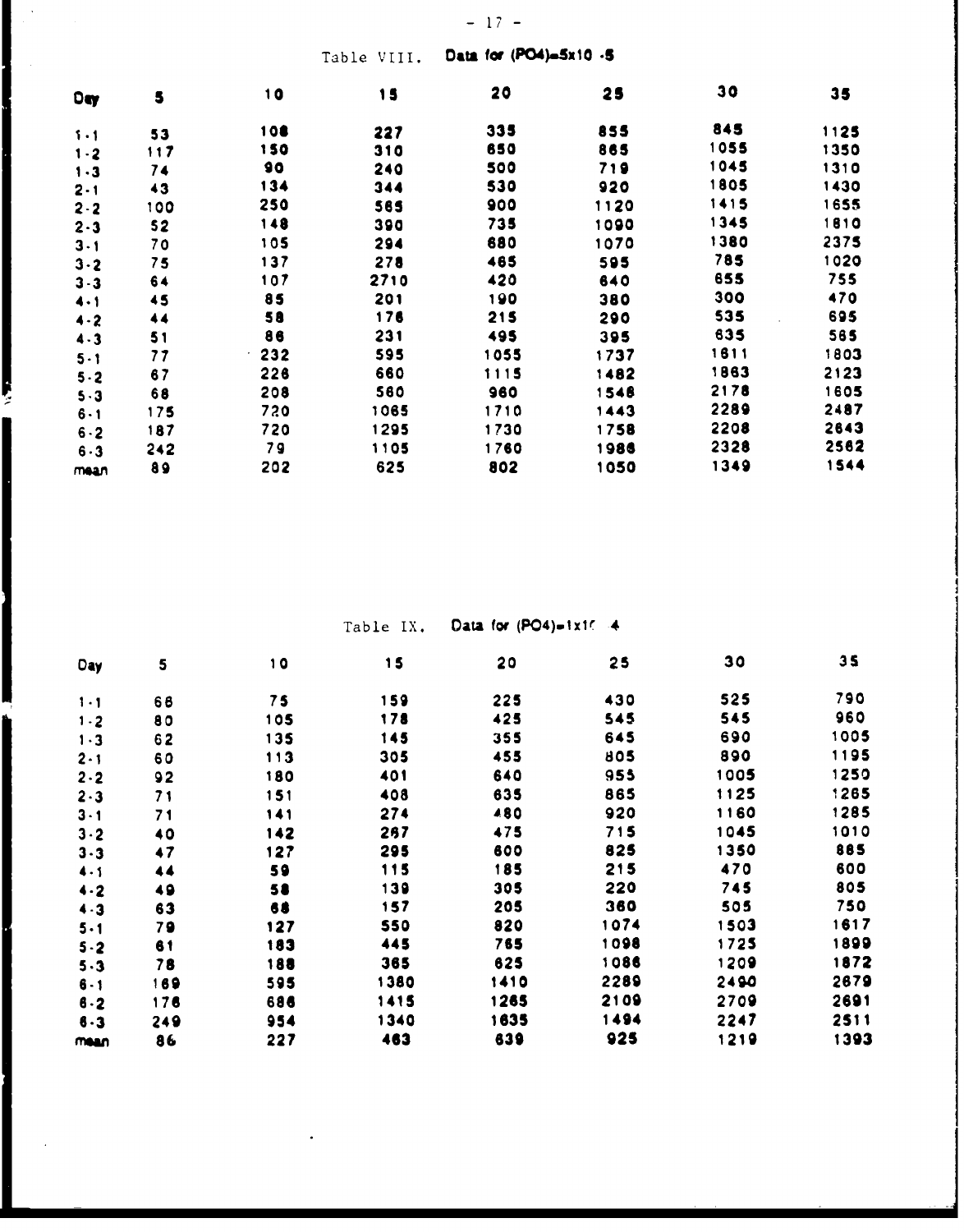# Table X. Mean values

| $\mathbf o$ | $1X10 - 4$ | 5X10 -5 | 1X10.5 | $5X10 - 6$ | $1X10 - 6$ | DAY |
|-------------|------------|---------|--------|------------|------------|-----|
| 50          | 50         | 50      | 50     | 50         | 50         | O   |
| 89          | 86         | 89      | 84     | 84         | 83         | 5   |
| 144         | 227        | 202     | 225    | 208        | 184        | 10  |
| 196         | 483        | 625     | 462    | 452        | 327        | 15  |
| 199         | 639        | 802     | 718    | 831        | 450        | 20  |
| 207         | 925        | 1050    | 1159   | 1076       | 420        | 25  |
| 195         | 1219       | 1349    | 1265   | 1246       | 463        | 30  |
| 188         | 1393       | 1544    | 1457   | 1353       | 451        | 35  |

# Table XI. Data for (PO4)=0

| Expt    | W(mg) | cytotoxicity  |
|---------|-------|---------------|
| 2 - i   | 181.2 | $4+1$ ug/mL   |
| $3 - 1$ | 153.3 | 3+ 10ug/mL    |
| $4 - 1$ | 138.5 | $4 + 5$ ug/mL |
| $5 - 1$ | 203.5 | $3 + 1$ ug/mL |
| 6 - 1   | 191.3 | $2 + 1$ ug/ml |

# Table XII. Data for (PO4)=1x10-6

| Expt    | wt(mg) | cytotoxicity  |
|---------|--------|---------------|
| 1.5     | 207.3  |               |
| $2 - 6$ | 206.0  | $4 + 5$ ug/mL |
| $3 - 6$ | 178.2  | 4+ 10ug/ml    |
| 4 - 8   | 137.0  | 4+ Sug/mL     |
| $5 - 6$ | 310.1  | 4+ 1ug/mL     |
| $6 - 6$ | 307.3  | 4+ 10ug/mL    |

# Table XIII. Cata for (PO4)=5x10-8

| Expt    | wi(mg) | cytotoxicity  |  |
|---------|--------|---------------|--|
| $1 - 4$ | 253.9  | 2+ Sug/mL     |  |
| $2 - 5$ | 248.6  | $2+$ Sug/mL   |  |
| 3.S     | 154.6  |               |  |
| $4 - 5$ | 138.8  | $4 + 1$ ug/mL |  |
| $5 - 5$ | 222.7  | $4 + 1$ ug/mL |  |
| $6 - 5$ | 239.8  | 4+ lug/mL     |  |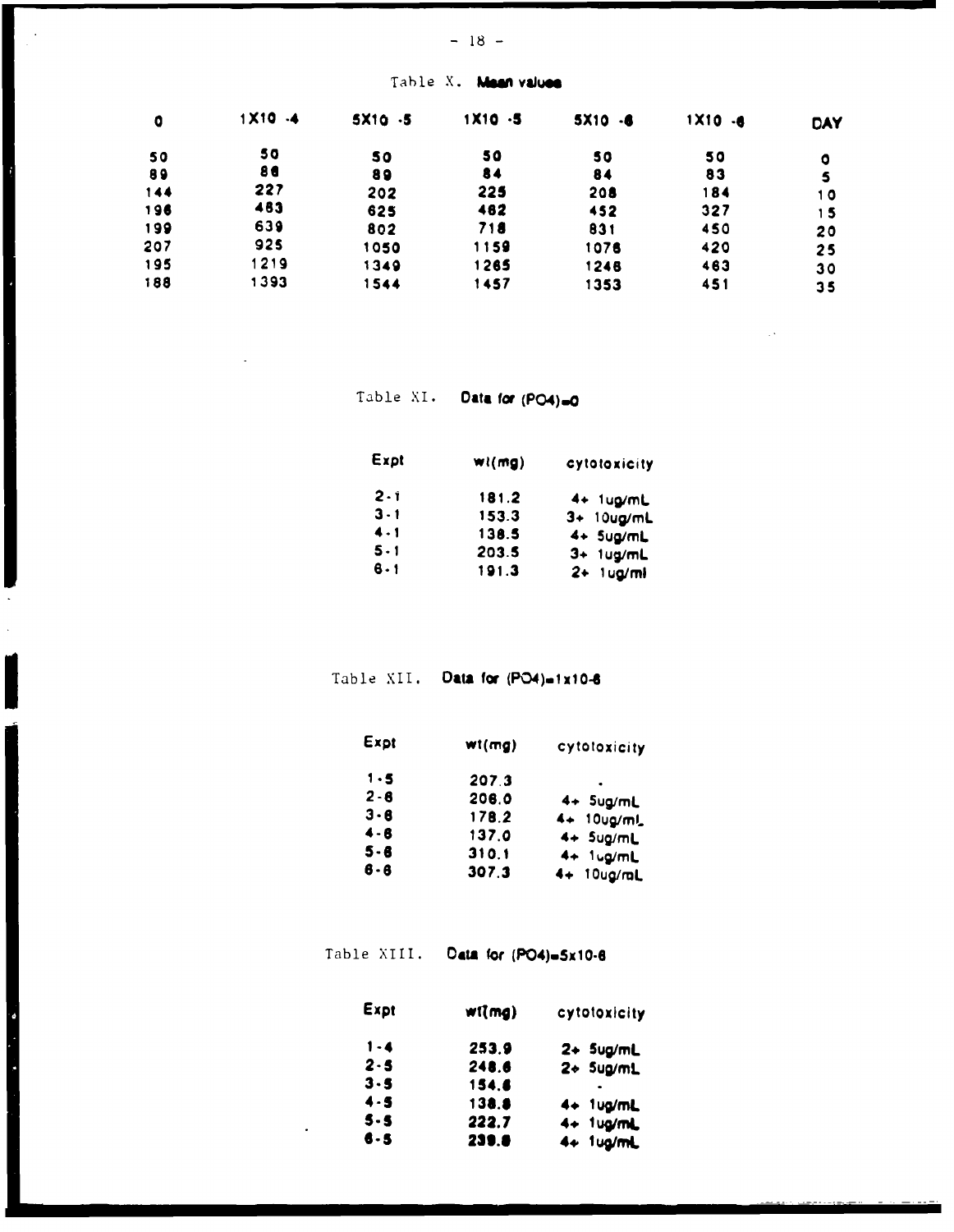| Table XIV. |  | Data for (PO4)=1x10-5 |
|------------|--|-----------------------|
|            |  |                       |

 $\mathcal{A}$ 

 $\hat{\mathcal{A}}_k$ 

 $\ddot{\phantom{a}}$ 

| Expt    | wt(mg) | cytotoxicity  |
|---------|--------|---------------|
| $1 - 3$ | 257.8  | 4+ 5ug/mL     |
| $2 - 4$ | 241.7  | $2 + 5$ ug/mL |
| $3 - 4$ | 176.5  |               |
| $4 - 4$ | 36.4   | 4+ Sug/mL     |
| 5-4     | 314.4  | 4+ 1ug/mL     |
| $6 - 4$ | 390.1  | 4+ 1ug/mL     |

|  |  | Table $XV$ . Data for $(PO4)=5x10-5$ |
|--|--|--------------------------------------|
|  |  |                                      |

| Expt    | wt(mg) | cytotoxicity |
|---------|--------|--------------|
| $1 - 2$ | 233.5  | 4+ Sug/mL    |
| $2 - 3$ | 243.4  | 4+ 1ug/mL    |
| $3 - 3$ | 189.0  | 3+ 10ug/mL   |
| $4 - 3$ | 191.5  | 4+ 1ug/mL    |
| $5 - 3$ | 197.4  | 4+ 1ug/mL    |
| $8 - 3$ | 283.0  | 3+ 1ug/mL    |

# Table XVI. Data for (PO4)=1x10-4

| Expt          | wi(mq) | cytotoxicity |
|---------------|--------|--------------|
| $1 - 1$       | 233.5  | 3+ 5ug/mL    |
| $2 - 2$       | 243.4  | 4+ 1ug/mL    |
| $3 - 2$       | 189.0  | 3+ 10ug/mL   |
| $4 - 2$       | 191.5  |              |
| $5 - 2$       | 197.4  | 4+ 1ug/mL    |
| $\bullet$ - 2 | 283.0  | 4+ 1ug/mL    |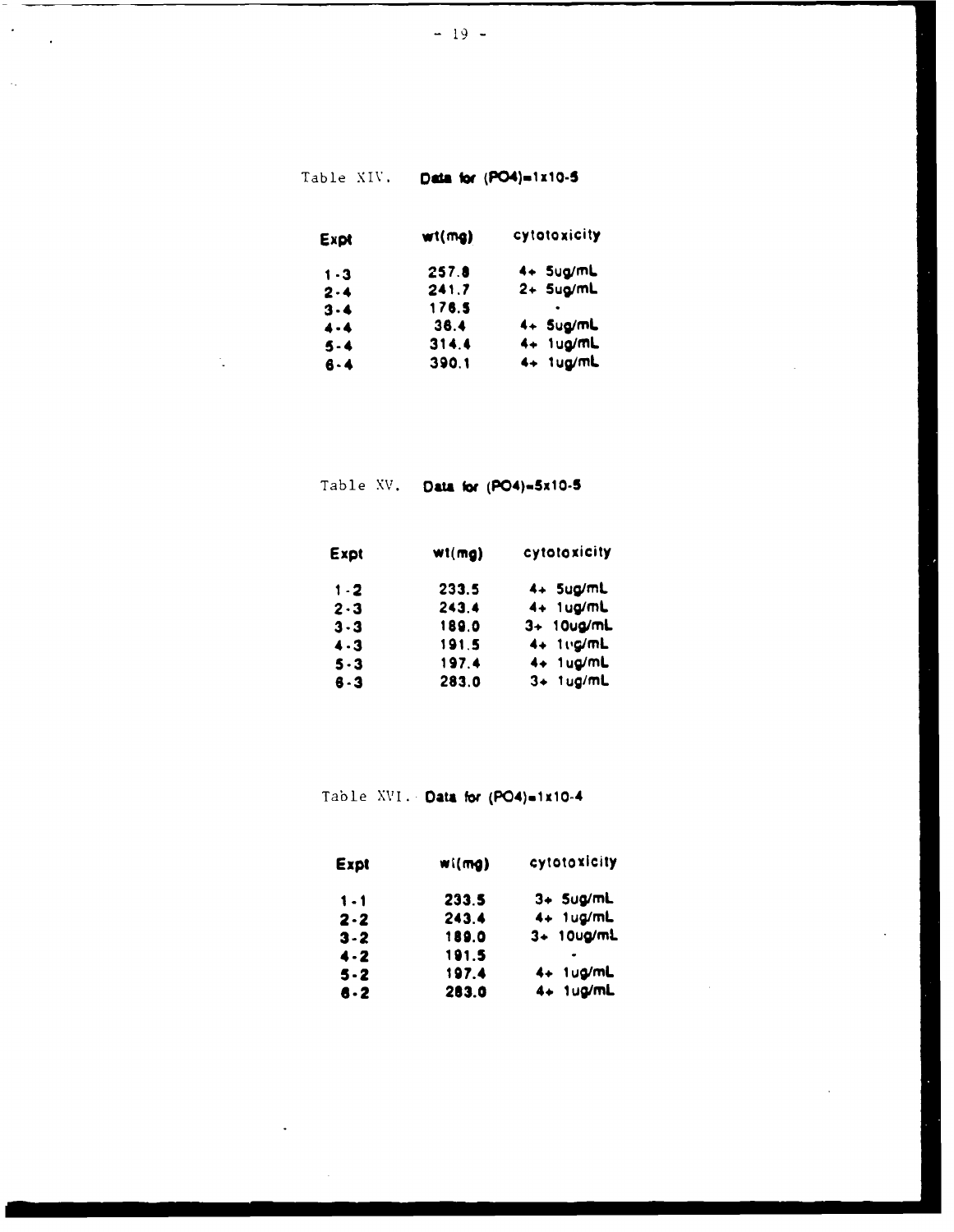Figure Legends

Figure **1.** A map of the island of O'ahu showing the location of collection sites: (1) Lualualei Beach Park (2) The reef runway. Keehi Lagoon side **(3)** Black Point (4) Kahala Beach **(5)** Hawaii Kai **(6)** Kailua Beach Park (7) Kaneohe Bay (8) Coconut Island.

Figure 2. Seasonal variation of **G.** toxicus **(o)** and Ostreopsis Siamensis *(-).*

Figure 3. Effect of phosphate concentration on yield of cultured **G.** toxicus.

Figure 4. Molecular structure of ciguatoxin.



ولأردني  $\mathcal{D}_{\mathbf{r}}$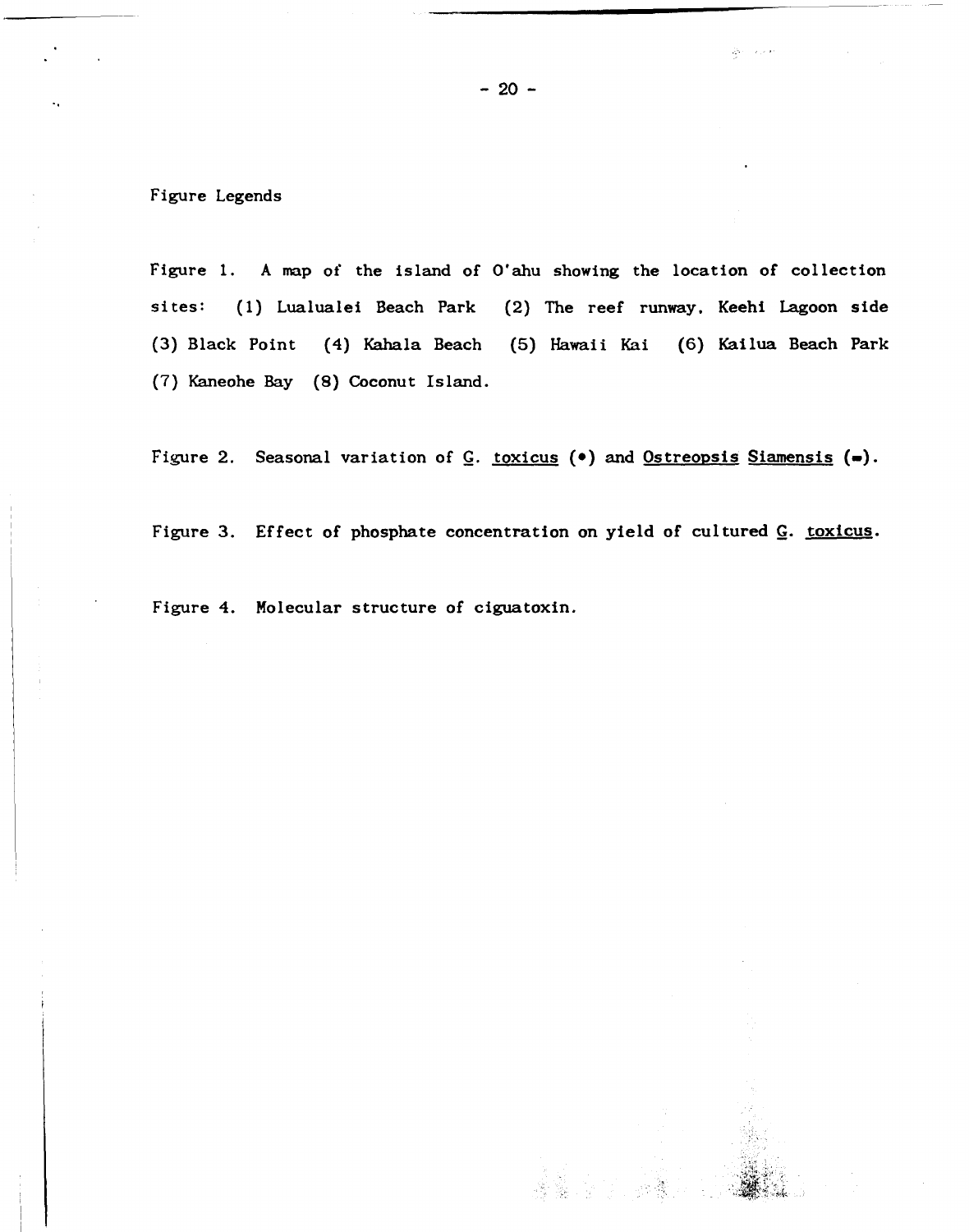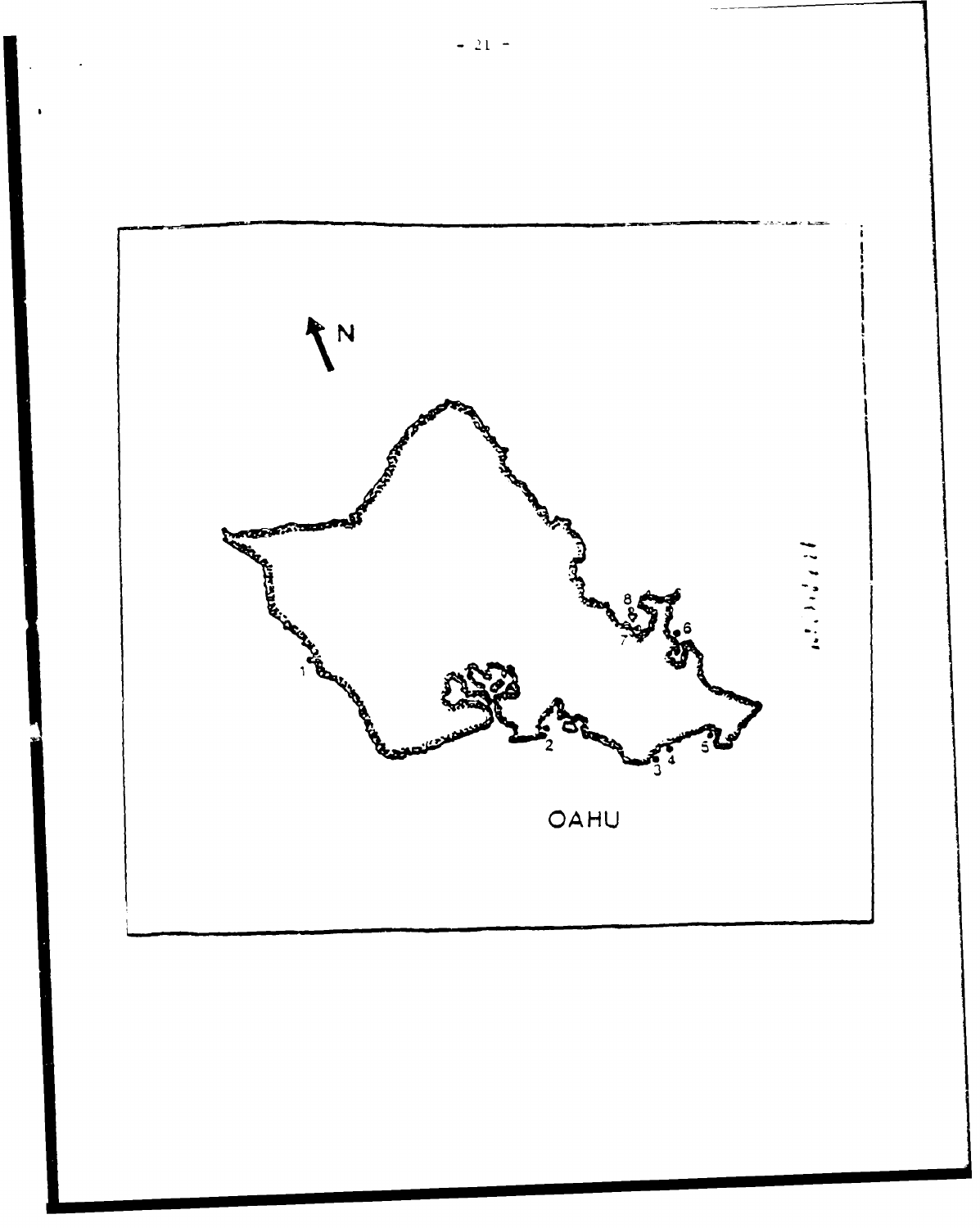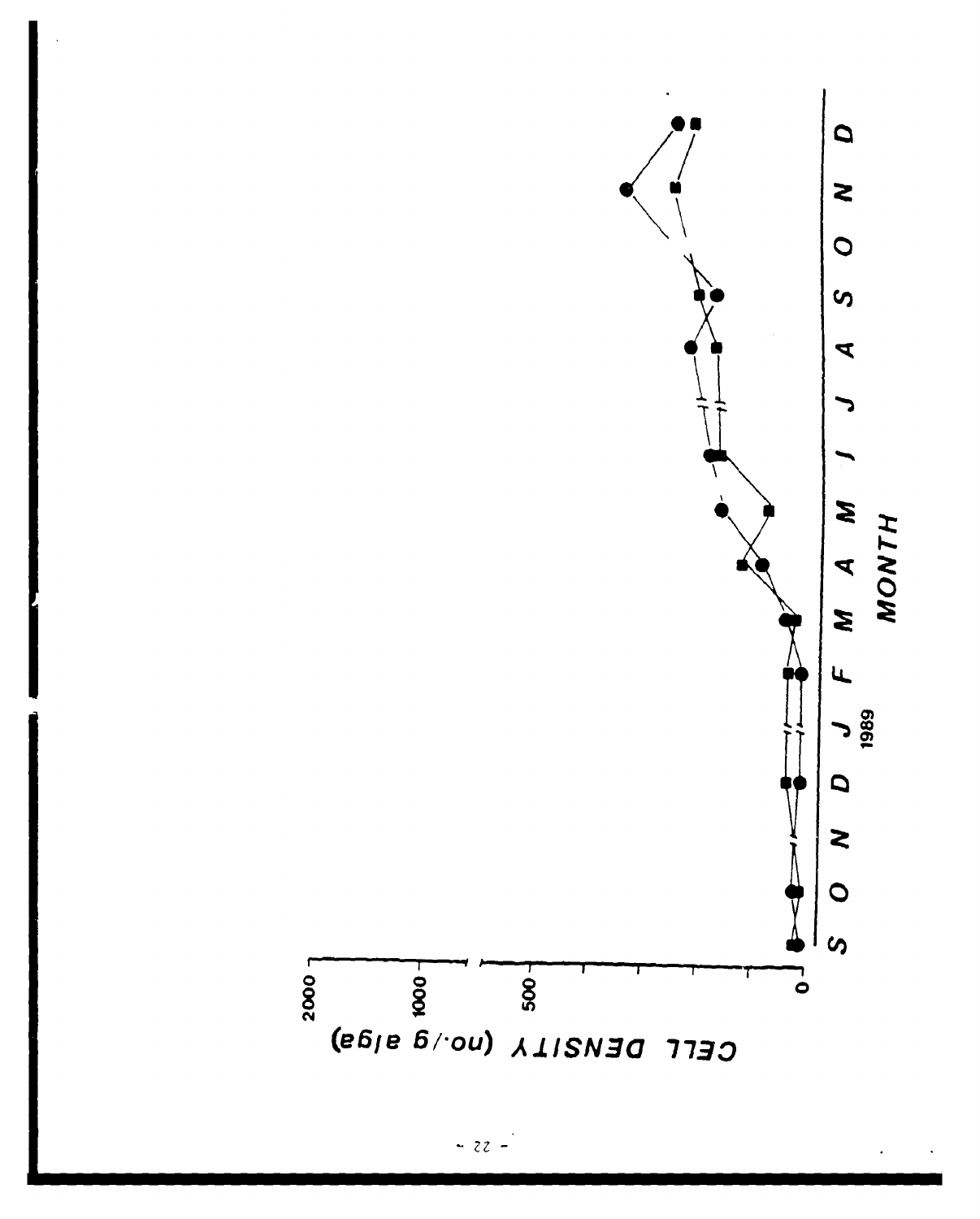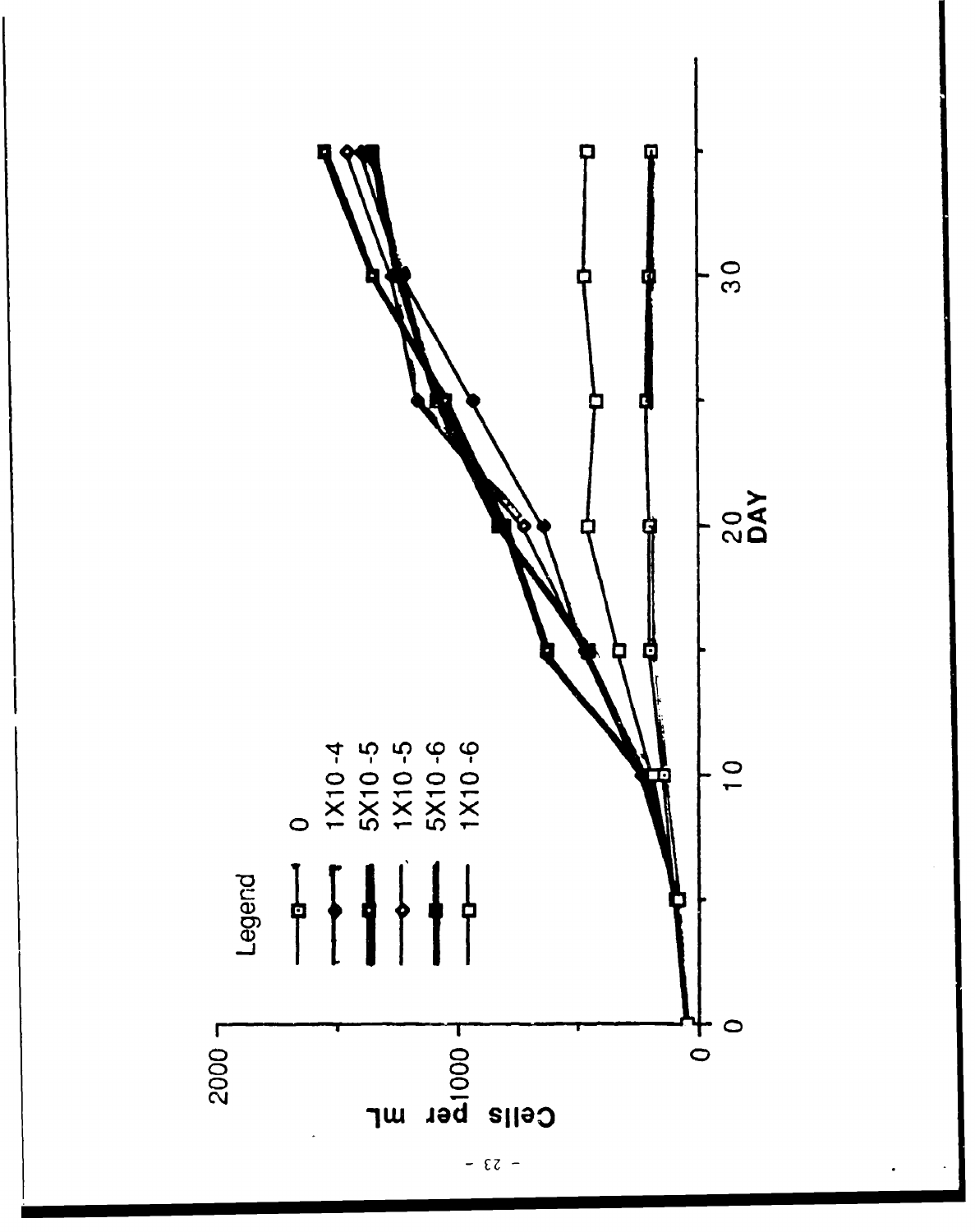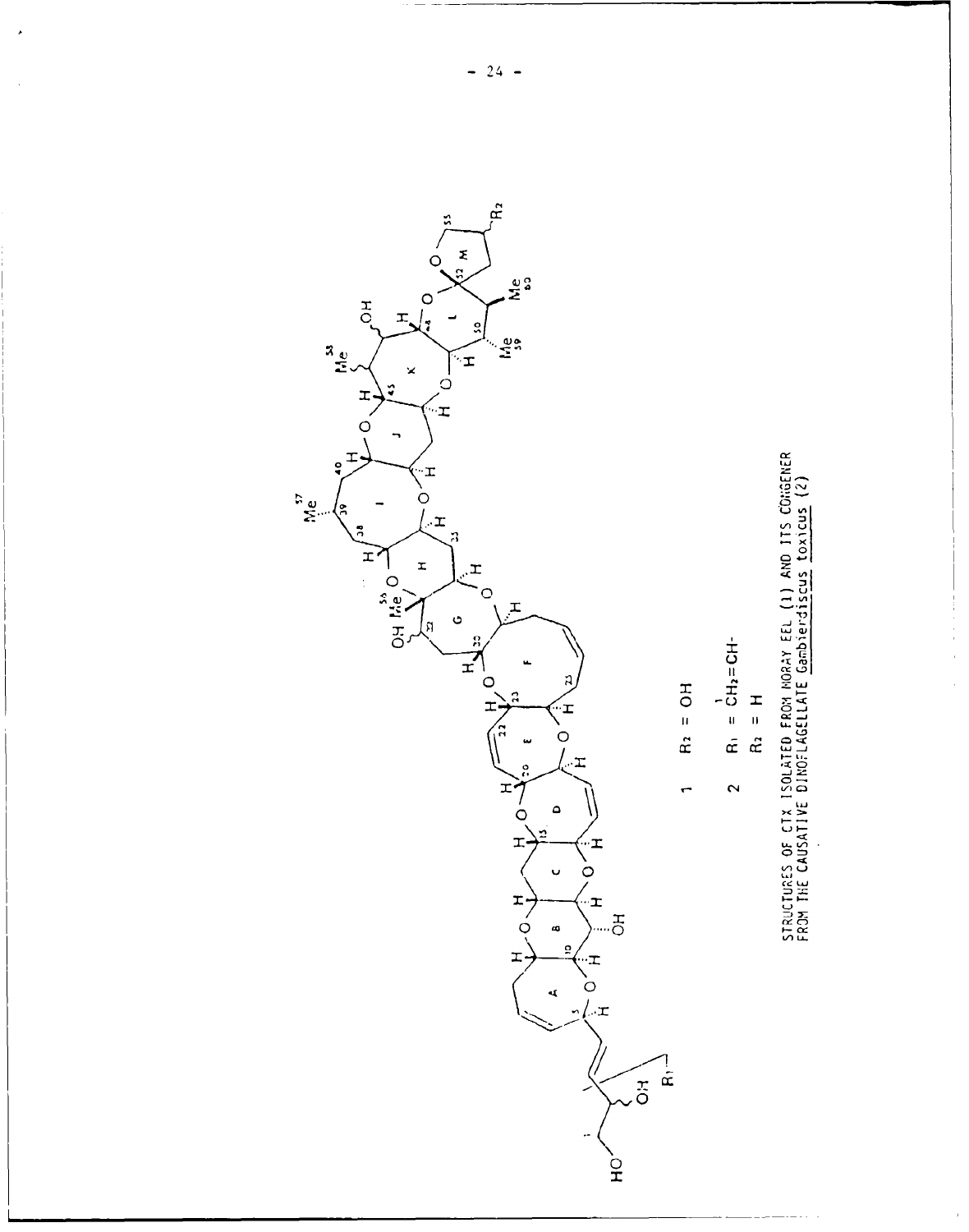# Contract No. DAMD 17-87-C-7210

#### Appendix

- A. Bibliography
	- 1. Ciguatera what we know and what we would like to know. P.J. Scheuer in "Mycotoxins and Phycotoxins **'88". (S.** Natori. K. Hashimoto, Y. Ueno, Eds.) Elsevier: Amsterdam, 1989. pp 265-276.
	- 2. Seasonal Abundance and Toxicity of Gambierdiscus toxicus from O'ahu. Hawai i. E.J. McCaffrey, M.MK. Shimizu. P.J. Scheuer. and J.T. Miyahara. in press.
- B. Abstracts (attached)
	- 1. 7th International IUPAC Symposium on Mycotoxins, and Phycotoxins, Tokyo. Japan, August 1988.
	- 2. Third International Conference on Ciguatera, Puerto Rico. April 1990.
- C. Personnel Receiving Pay
	- R.K. Akee D.A. Corgiat C.M. Matsumoto **E.J.** McCaffrey G.M.L. Patterson S.C. Sakurai M.M.K. Shimizu P. Tong-On W.Y. Yoshida
- D. Graduate Degrees None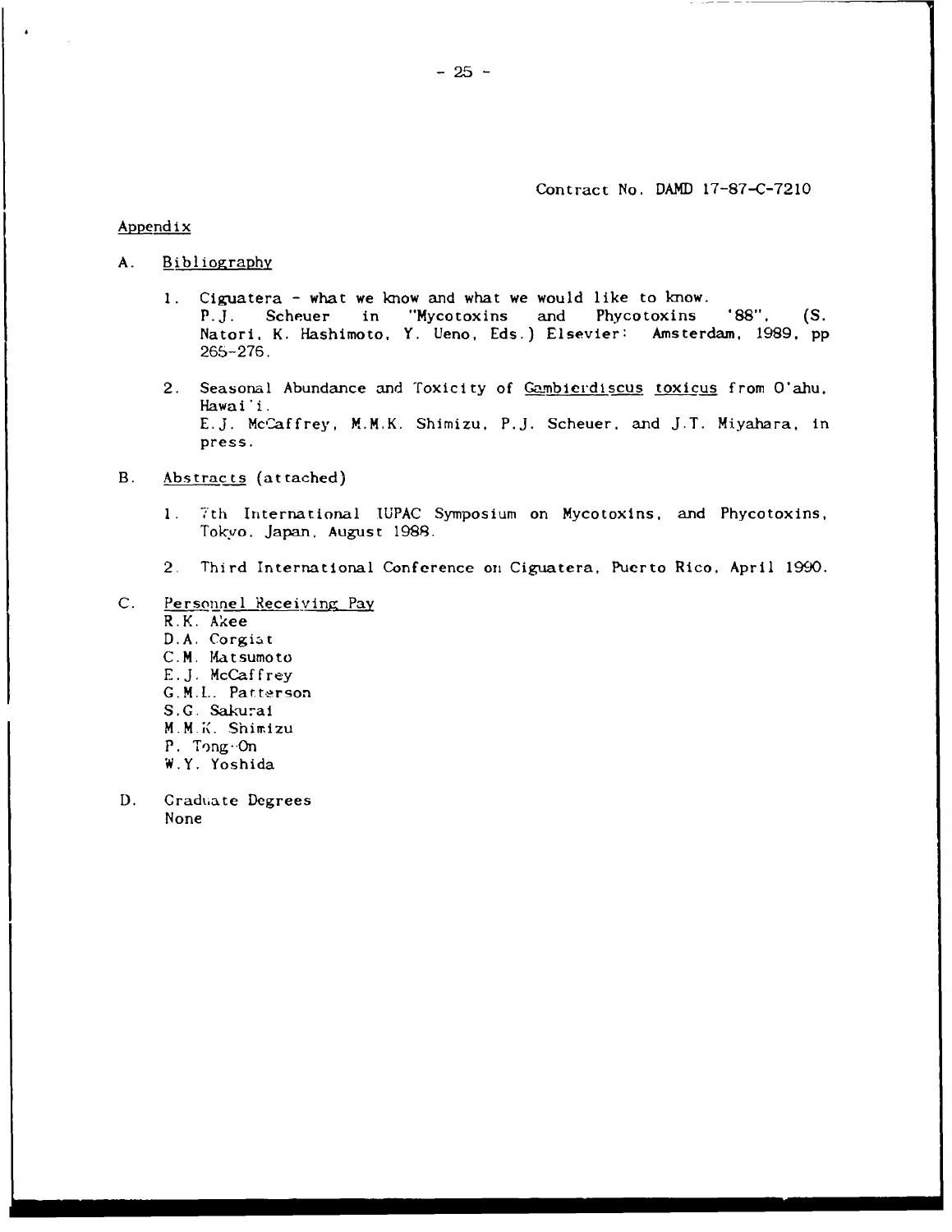**CONTROL** 

# **- 26 -**<br>Full micordication round o7MDD310Hi on Mycotoxins and Phycotoxins

Reg No.

t signification

#### adition and teneral

## CIGUATERA - *WHAT* WE KNOW AND WHAT WE WOULD LIKE TO KNOW

## space of the present the advanced to the state

Paul J. Scheuer, Department ot Chemistry, University of Hawaii at Manoa Honolulu, HI 96822

Atentian Form for Spenteer

# $\hat{c}_{\rm max}$  ,  $\hat{c}_{\rm max}$  ,

Judging by the virtual torrent of recent conferences, symposia, and publications<sup>1-7</sup>, one cannot escape the observation that there has been increasing awareness of the circumtropical public health problem that is referred to as ciguatera. The term denotes a human intoxication caused by the ingestion of tropical coral reef fish, or of biota that consume such fish. Yet despite the upsurge in the dissemination of existing knowledge, solutions to remaining questions and sophisticated understanding of this complex ecological phenomenon have not been forthcoming at a comparable pace.

In this lecture I will describe the major advances in ciguatera research beginning with Yasumoto's<sup>8</sup> decisive discovery in 1977 of the benthic dinoflagellate Gambierdiscus toxicus and highlight the unanswered questions in etiology, ecology, molecular structure, and detection.

### References

- **1.** Second International Conference on Ciguatera, San Juan, Puerto Rico, April 1985; see Marine Fish. Rev. 1986, 48 (4), 1-59.
- 2. Fifth International Coral Reef Congress, Tahiti, May 1985; see Proceedings, Vol. 4, pp 401-402; Antenne Museum-Ephe, Moorea, French Polynesia, 1985.
- 3. First International Workshop on Ciguatera, Beverly, MA, June 1985; see Biol. Bull. 1987, 172 (1), 89-153.
- 4. Nukina, M.; Tachibana, K.; Scheuer, P. J. In "Natural Toxins" (Harris, J. B., Ed.) Clarendon Press, Oxford, 1986, pp 46-55.
- 5. "Seafood Toxins" (Ragelis, E. P., Ed.); **ACS** Symposium Series No. 262; American Chemical Society, Washington, DC, 1984, pp 217-329.
- 6. Med. J. Australia 1986, 145 (11/12), 558; 584-500.
- 7. "Toxic Plants and Animals A Guide for Australia" (Covacevich, J.; Davie, P.; Pearn, **J.** Eds.); Queensland Museum, Brisbane, Qld, 1987, pp 160-187.
- 8. Yasumoto, **I.;** Nakajima, I.; Bagnis, R.; Adachi, R. Bull. Jap. Soc. Sci. Fish. 1977, 43, 1021-1026.